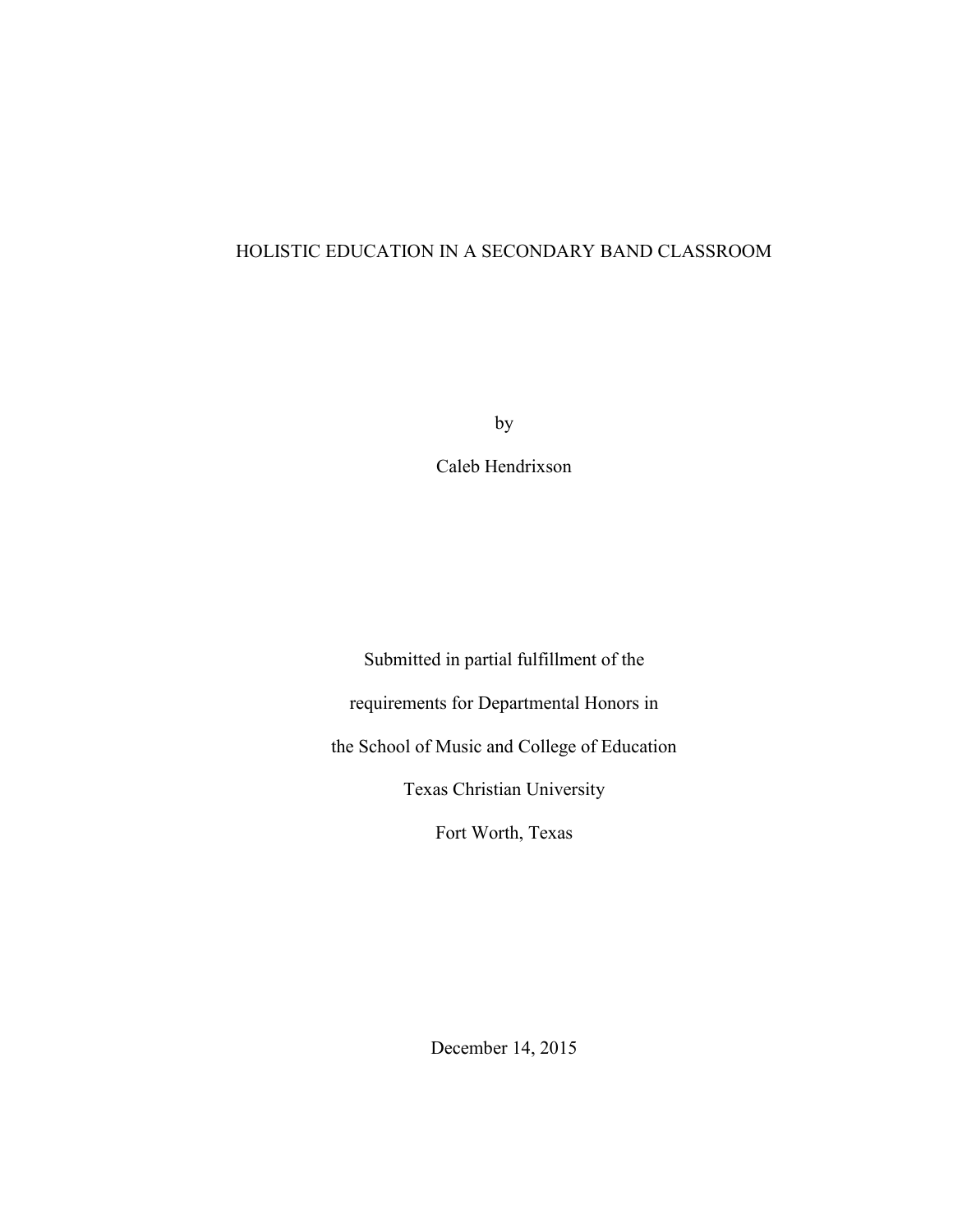# HOLISTIC EDUCATION IN A SECONDARY BAND CLASSROOM

Project Approved:

Supervising Professor: Mike Sacken, Ph.D.

College of Education

Blaise Ferrandino, Ph.D.

School of Music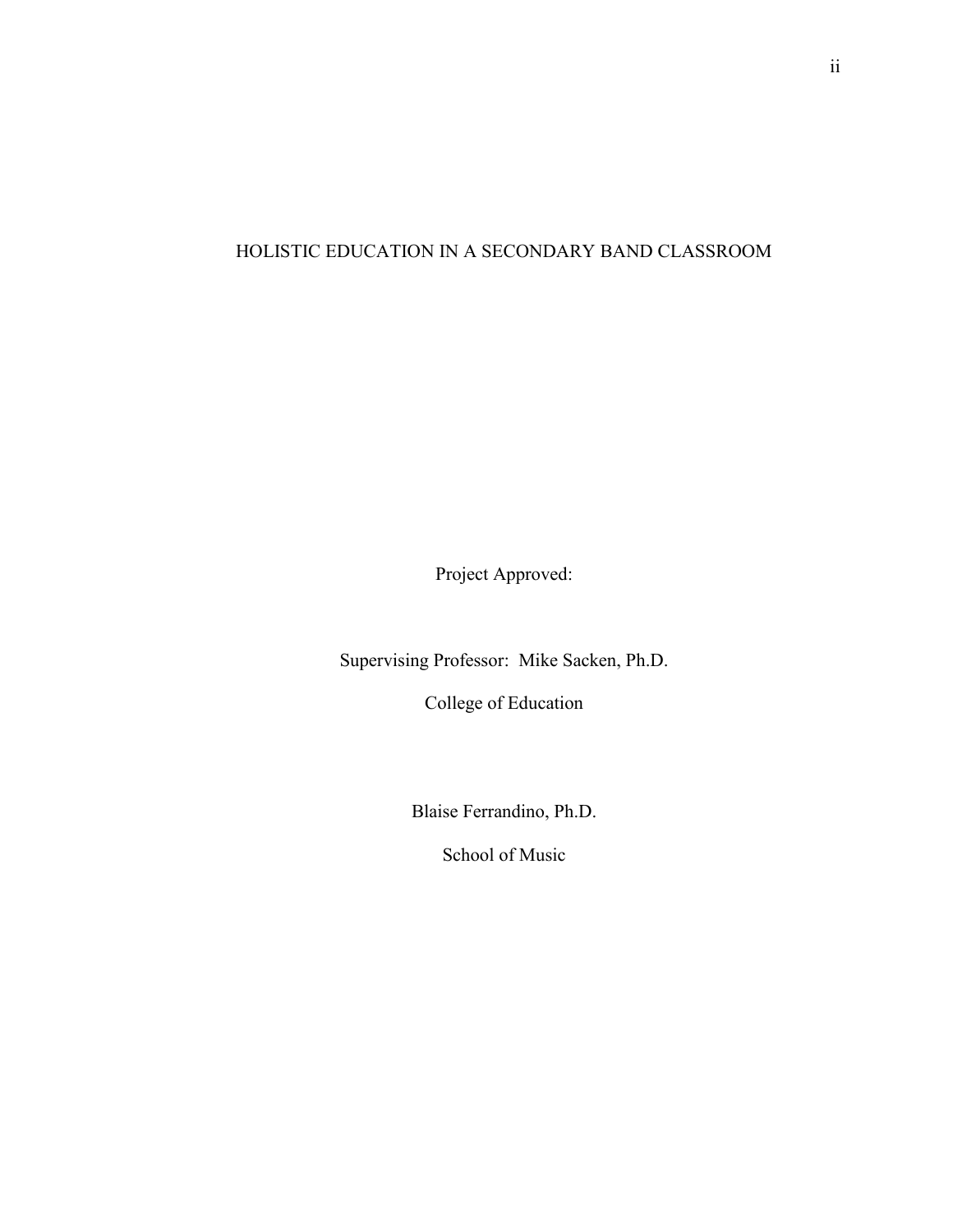#### ABSTRACT

Holistic education is based on the ideal that each student finds identity, meaning, and purpose in life through connections to the community, natural world, and to spiritual values such as compassion and peace. A holistic perspective of education asserts that educators must nourish the unique potentials of every child and facilitate within them a reverence for life and a passionate love of learning. Holistic education is not a fixed ideology. Instead, it is an attempt for educators to embrace the complexity and wholeness of human life, express it through a holistic philosophy of education, and transfer it to student learning. The difficulty, but beauty, of holism lies in its responsiveness to diverse learning styles within the classroom and the needs of evolving children.

While scholars have proposed methods for holistic education to be implemented in a variety of educational settings, the role of holistic education in the secondary instrumental music classroom has not been well defined. The purpose of the present study is to explore how holism can be applied within this setting through the rehearsal and performance of three wind band works: *Divertimento for Band* by Vincent Persichetti, *Salvation is Created* by Pavel Chesnokov, and *Irish Tune from County Derry* by Percy Grainger. This study will also investigate how secondary music programs may be using portions of holism in their curriculum and how music educators can continue to develop curriculum and pedagogical techniques to develop their students cognitively, emotionally, and spiritually.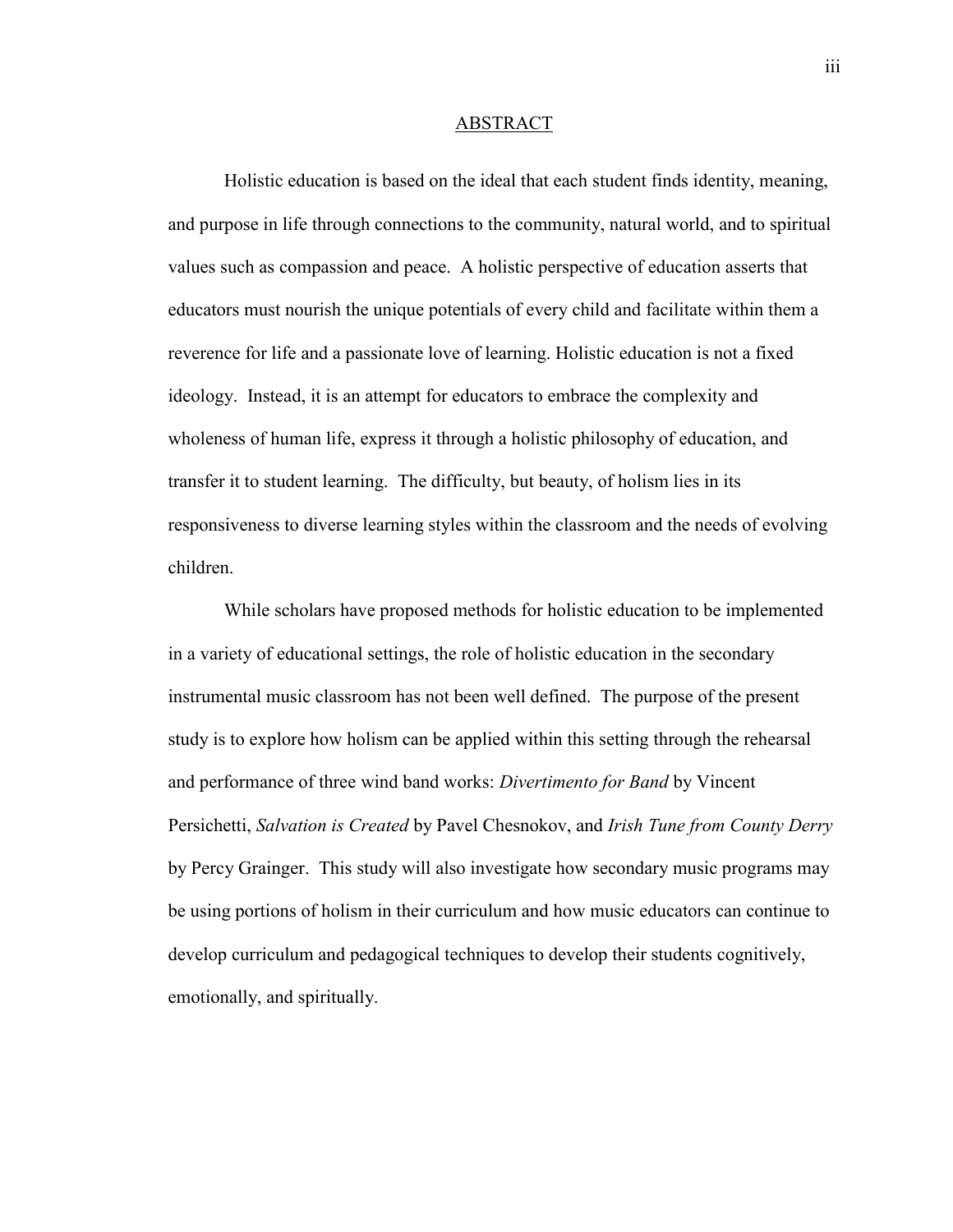#### ACKNOWLEDGEMENTS

I would like to thank my family for their constant support and love. I would not be where I am without you all. Thank you also to my mentor, Dr. Sacken, who inspired me to embrace a holistic approach to education and examine how it could be applied to the band classroom and to Dr. Ferrandino for his musical and pedagogical guidance. Thank you to all of my professors in the College of Education, Honors College, and the School of Music who spent their time over the last four years teaching and mentoring me in my journey to be a better music educator. And finally, thank you to the band directors at Keller High School and Keller Middle School for an amazing semester of student teaching that I will always treasure.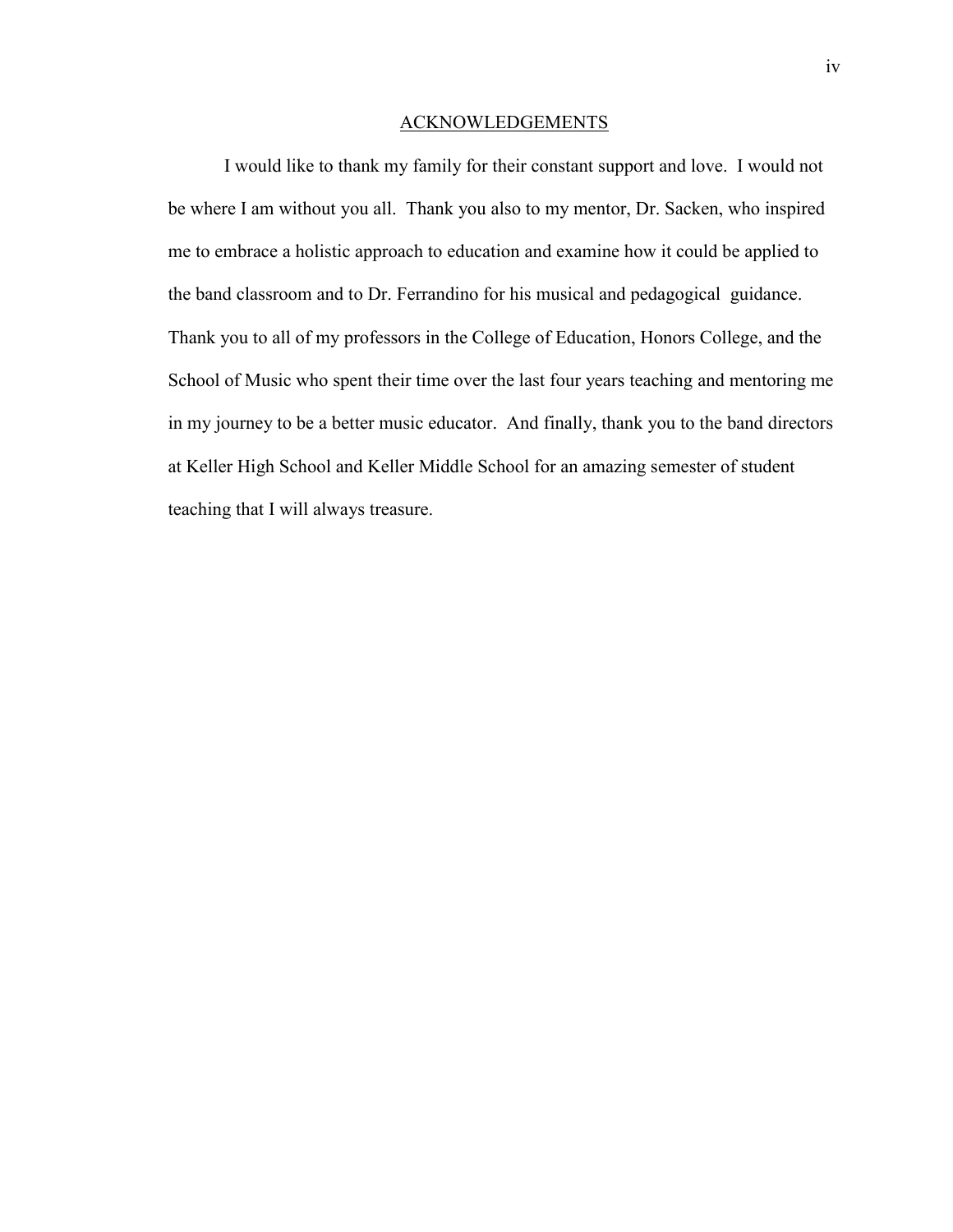## **TABLE OF CONTENTS**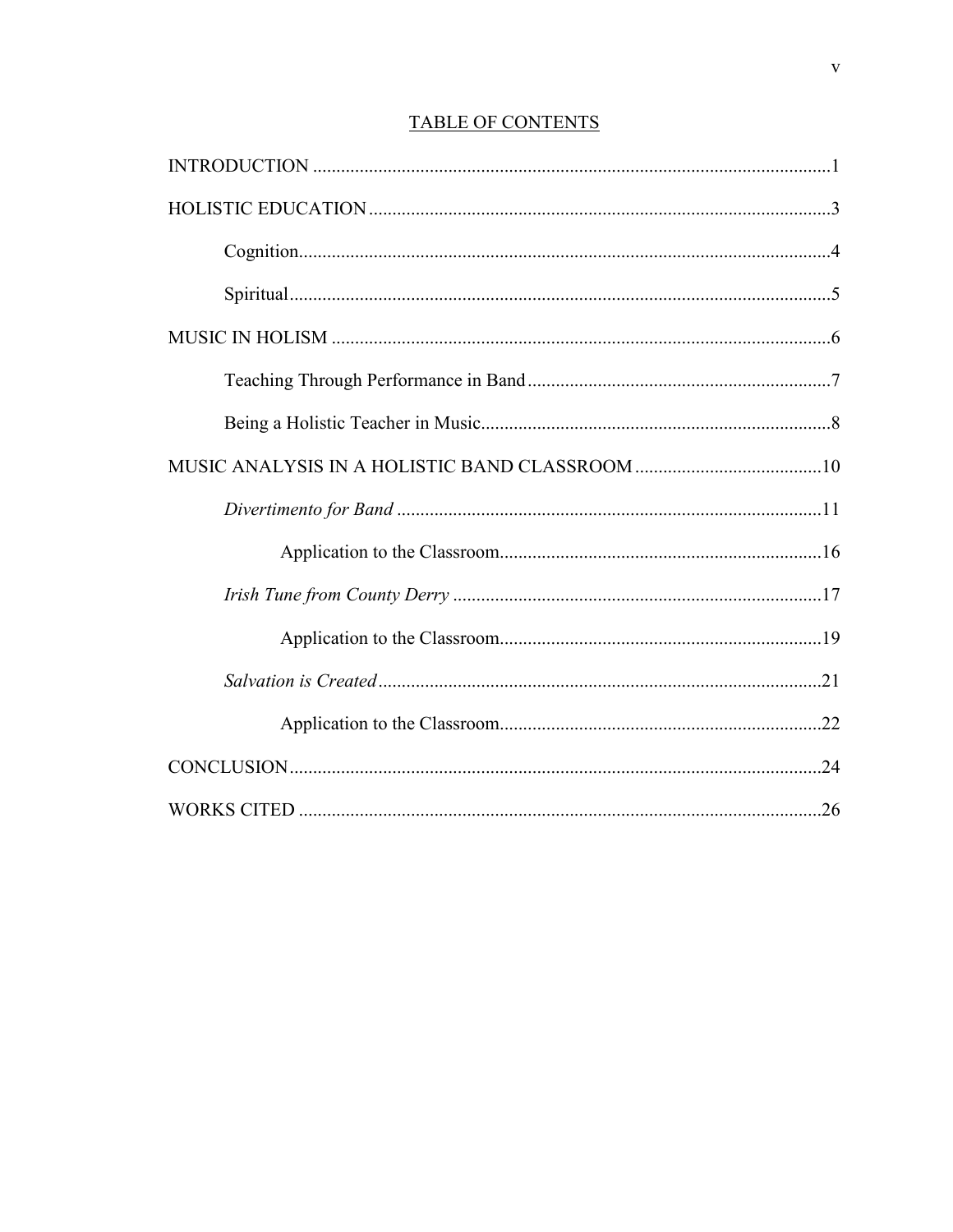#### INTRODUCTION

Throughout the 200-year history of public schooling in the United States, critics have argued that the education of children and young adults should involve more than attempting to mold them into future workers and citizens (Ron Miller). Pestalozzi, Thoreau, Emerson, Montessori, and Dewey, all insisted that education should be an art that cultivates the moral, emotional, physical, psychological and spiritual dimensions of the developing child (John Miller 13). During the latter part of the twentieth century emerging works of literature began to describe an overarching concept to describe this way of understanding education: holism (Miller).

Holistic education is based on the principle that each student finds identity, meaning, and purpose in life through connections to the community, to the natural world, and to spiritual values such as compassion and peace. Dr. Ron Miller, a leading researcher in the field of holistic education, describes holism as a philosophy that encompasses all aspects of a student's education. If we educate students holistically, we take into account what students learn in their textbooks, on the playground, in lectures, in the hallways, and within themselves (*What Are Schools For? Holistic Education in American Culture*). The goal of a holistic education is to foster within each student an intrinsic reverence for life and a passionate love of learning.

A holistic classroom can take on many different appearances. Most importantly, the teacher in a holistic classroom empowers students to learn through direct engagement with their environment and intentional interactions with the subject material that contributes to meaningful learning. In the science wing of a school, one will find students learning about evolution and the natural world, creating compounds in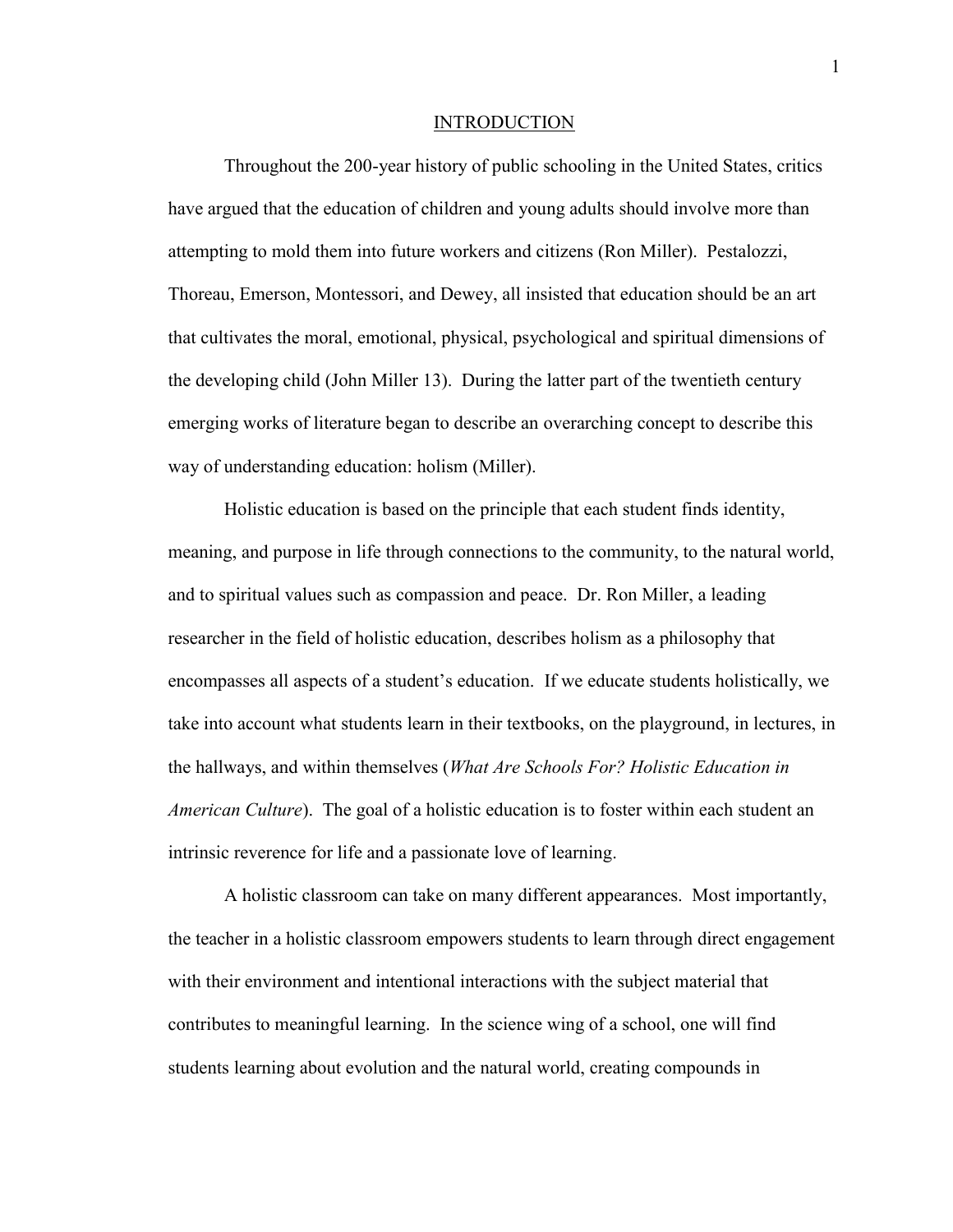chemistry, growing bacteria in biology, reproducing fruit flies in genetics, understanding the human body and its functions, and examining how scientific advancements affect health and current events worldwide. In English, the students are expected to write short stories and poems, research cultural and social impacts on literature and literature's influence on worldview and dissemination of information, sharing literary interpretations in class discussions, and promoting literacy by completing creative, cross-disciplinary projects. In foreign language classes, they learn grammar and vocabulary in textbooks, hear pronunciation in lectures as well as learn about the culture through videos, guest immigrants, food sampling, art, and polish skills through peer-to-peer conversations in class. In the music classroom learners rehearse music in preparation for concerts, listen to recordings and videos of non-Western music, research the cultural impact of music on the world, examine the form and structure of music, and absorb from band directors values and life skills such as excellence during every rehearsal and performance.

Unfortunately, much of the learning that takes place in today's secondary classrooms is done solely to satisfy state standards and in the name of standardized tests. In Texas, each subject has a list of standards, known as TEKS that describe skills students should be able to exhibit at specific ages and in certain subject areas. With the increased emphasis on standardized testing, many students are in classes in which teachers are "teaching to the test" instead of teaching the subject content. For example, this writer had an opportunity to work with high school English students in 2014 as they prepared for their STAAR tests. To assess what students had learned in their English class during the year, the author and his partner asked them to name the books they had read. They had read none. Maybe short stories? No, they had not read any short stories.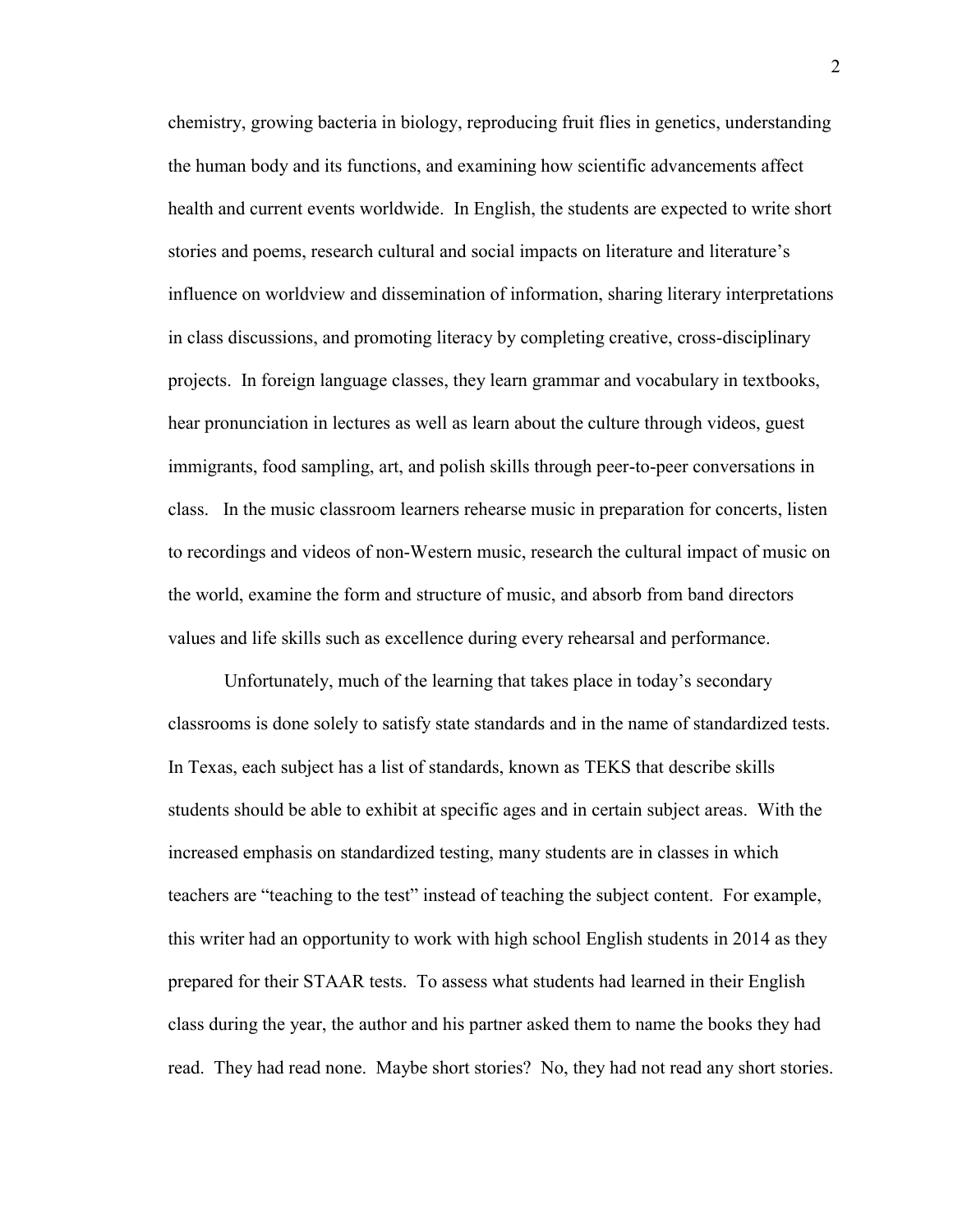In fact, these students had not read any poetry, plays, or essays in their respective English classes. Instead, they had been spending the entire year learning test taking strategies for their English STAAR test to score well. How could these students be prepared to take an English test if they had not read Chaucer, analyzed Steinbeck, or carefully examined metrical accents in poetry? For that matter, how can they be expected to learn test-taking strategies if they cannot connect the material to information grounded in the community, natural world, or spiritual values, or if they are not taught through the modalities of textbooks, recreation, lectures, or self-reflection? The standardized tests are used to judge student knowledge and, often, the quality of instruction. In order to help their students score well and score well in the eyes of administration, educators are teaching students how to take these tests without teaching the subject matter in a way that makes it relevant and connected to daily living.

## HOLISTIC EDUCATION

Education should nurture a sense of wonder. Instead of asking students to practice how to take multiple-choice tests, educators should assign books to read and prompts that expand learning beyond what might be found in the pages of a test booklet. Holistic education places value upon the cognitive development of students. When cognitive development becomes the only part of education, student learning suffers (Elliot 116). Secondary level education in today's schools teaches students to score well on tests, but does not always engage them in a world in which the subject matter can help them succeed. According to John Dewey, "such 'aims' limit intelligence; they are not the expression of mind in foresight, observation, and choice of the better among alternative possibilities (Dewey 56). They limit intelligence because […] they must be imposed by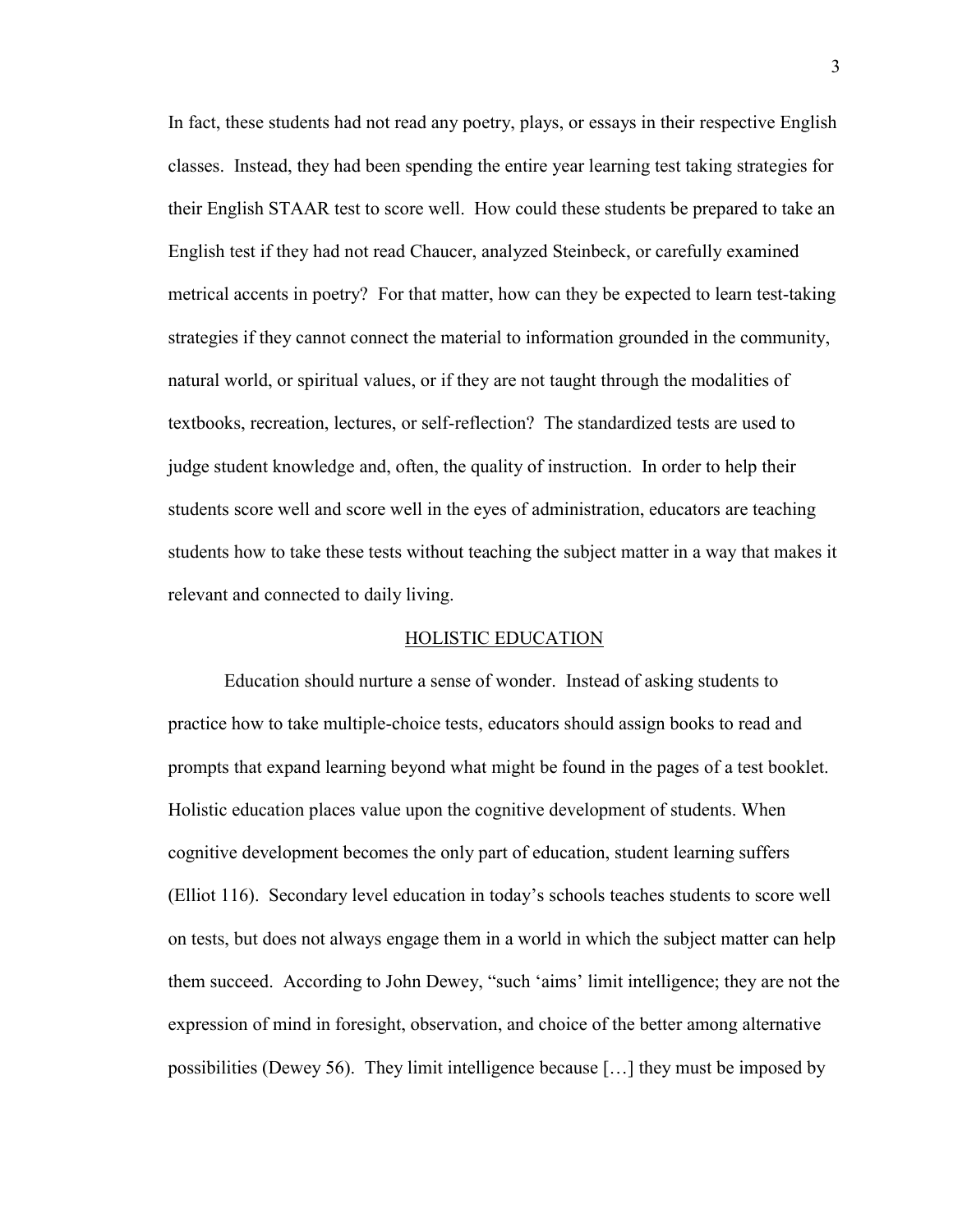some authority external to intelligence, leaving to the latter nothing but a mechanical choice of means" (Dewey 21). Educating students holistically means that teachers give their students proactive tools to be cognitively engaged, while spiritually empowering their values to maintain a healthy society and community through collaborative efforts.

There is no one best way to accomplish a holistic education. Instead, there are many paths of student learning that an educator can use in the classroom. What works well for one student or one teacher may not be best for others. As Dr. Miller defines, "The art of holistic education lies in its responsiveness to the diverse learning styles and needs of evolving human beings" (Miller). Educating students holistically means educating students cognitively, emotionally, and spiritually.

## Cognition

Cognitive education engages how students think. When first thinking of education, most people typically think of cognitive education: students learning about a core subject: Math, English, Science, or History and being tested or evaluated on what they can memorize or write about the subject. Learning about each subject helps students grow cognitively so that they may understand the subjects at a level they can use throughout their lives. However, cognition is also the platform on which we build emotional and spiritual development (Schubert 76). In a History class, we must learn about the Romans and in Math we must learn about addition and subtraction to achieve a deeper understanding of each subject. Likewise, in Music we must teach students how to sit, clap, sing, and play their instruments properly in order to be able to address cognitive development. There are four components to cognitive learning in Music: aural (hearing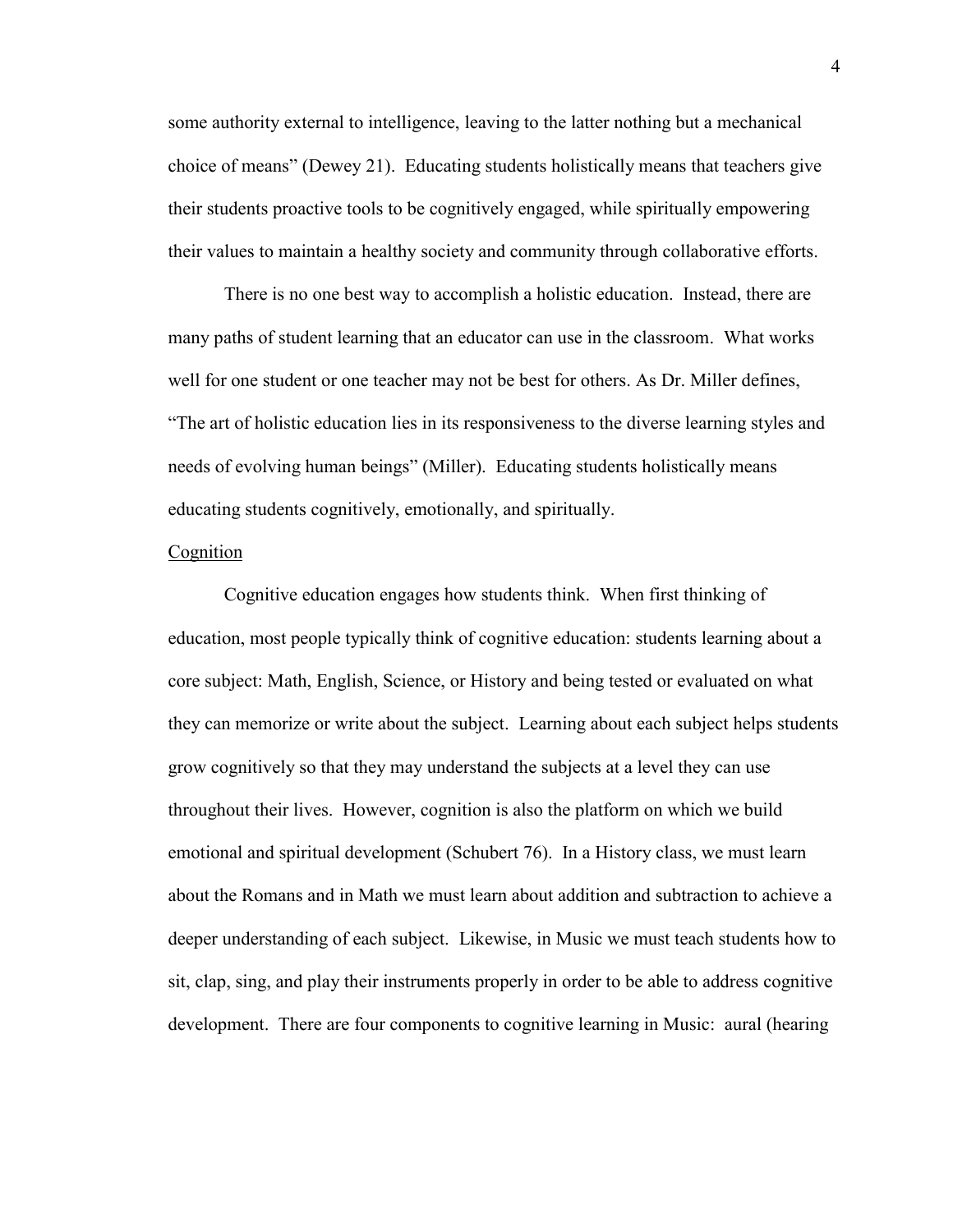and understanding words and music), oral (singing, playing and speaking), written (words or notes), and reading (words or notes).

#### Spiritual

The most difficult goal of holistic education is spiritual education. In his book *To Know as We Are Known*, Parker Palmer, an education theorist, likened educating students spiritually with the creation of a space: "If we can affirm the search for truth as a continually uncertain journey, we may find the courage to keep the space open rather than packing it with pretense. [. . .] But precisely because a learning space can be a painful place, it must have one other characteristic—*hospitality"* (Palmer 72, 73-4). Palmer goes on to explain that hospitality means receiving others, their struggles, and their ideas with openness and care. Being "spiritual" in pursuit of education includes the belief that there is an active force within the human being that seeks growth, fulfillment, and wholeness. It could be described as religious or not, depending on interpretation by the educator or student. A holistic educator who encompasses the spiritual side of education sees his or her students as evolving beings, guided from within to strive for transformation and betterment of themselves, often from what they have cognitively or emotionally experienced. The specific outcome of any person's spiritual knowledge or "intelligence" is never fully completed and cannot be fully evaluated in a traditional sense.

Similar to student learning, teaching can be likened to a spiritual journey. Emerson saw teaching as an art and teachers as poets in which "only the spirit can teach" Teachers who want to teach holistically need to also be in touch with themselves in order to make connections with students (Elliot 122). Achieving internal spirituality requires a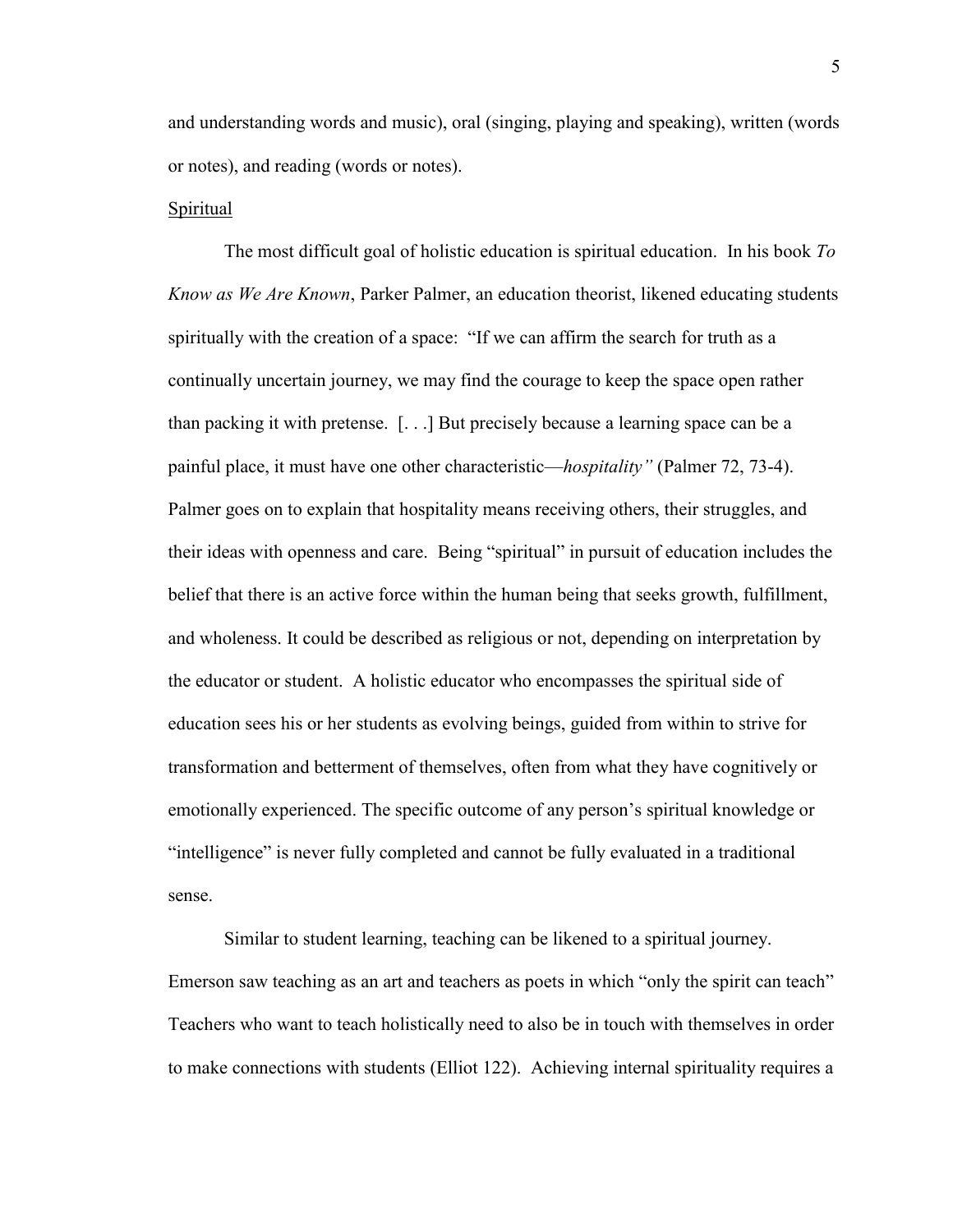letting go of familiar ideas and identities as we move to independence and a selfcontained identity that can be used to identify with students and ignite their own love for learning and understanding of their role in the world.

A teacher who is not grounded in their identity and educational philosophy is therefore in motion and unsteady. Students become grounded within themselves by first being connected to a teacher who is grounded. The teacher becomes an example or model from which the students can successfully learn (Intrator xxviii). If the teacher is not grounded, the students find it difficult (or even counterproductive) to try to connect to a moving object – the teacher. It is like shooting a basketball at a goal swinging on the end of a rope. Thomas Berry, a Catholic priest, wrote that each person must realize a deep respect, relationship, and responsibility not just to the natural world, but to a community of life, beginning with one's self. If a student understands their connection to the world, they can begin to recognize the sanctity of life and their role in the world.

#### MUSIC IN HOLISM

Music is a wonderful medium for a holistic education. Studying music puts students in a position in which they must grow cognitively, emotionally, and spiritually. This paper focuses on the band as a vehicle within music education to develop students holistically. In any given day, a band director is confronted with diverse learning styles and needs in rehearsal. In a high school band, students are not divided by grade level. Instead, they are grouped in ensembles based on ability level. A freshman trumpet player may be seated next to a senior in the same ensemble. These students are at a different point in their musical and social development and have different needs. For example, the senior player may be confident in his or her ability to play, but lacks maturity or the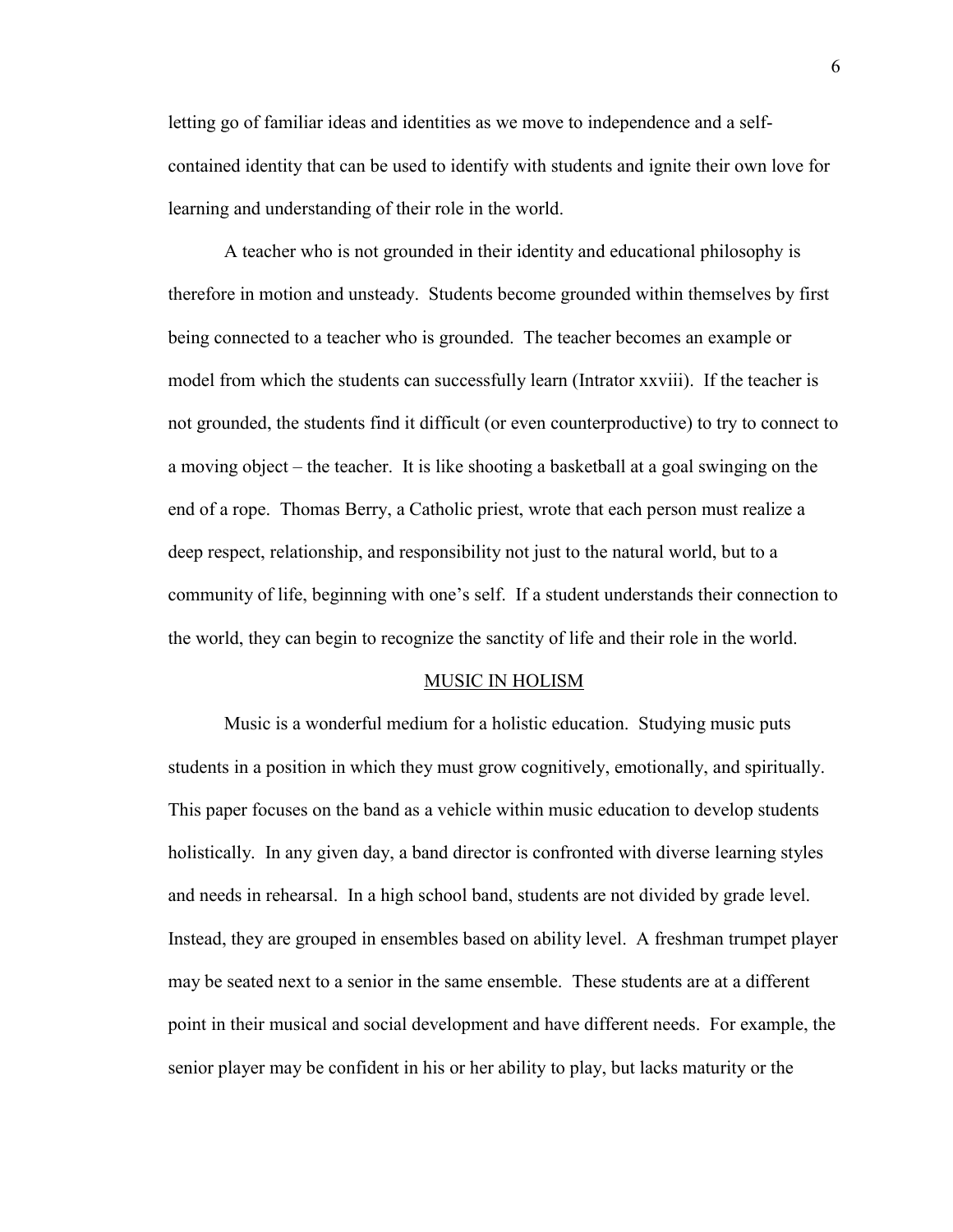initiative to get better on the instrument. On the other hand, the freshman player may need more instruction to play the trumpet better and become a confident and proficient musician. By deliberately selecting music that is within an appropriate skill level to challenge the ensemble, a band director can reach the musical needs of both students and structure their musical development.

#### Teaching Through Performance in Band

Further, a band director is faced with holding students to standards that many should be able to reach, but some may not. In many band programs in the nation, band directors are teaching hundreds of students at one time. Music educators teach students how to play their instruments, including teaching them proper posture, hand position, embouchure, breathing, tone production, fingerings, articulations, tuning and ensemble skills. Maintaining high standards for student performance and behavior not only helps the band run more smoothly, but also teaches students life skills and the value of setting higher standards for themselves. Expecting students to stay completely silent during a rehearsal teaches them discipline and the importance of listening and following instructions. Hearing them play individually in front of others teaches accountability to the group and trust that those around them are respectful of different levels of musicianship. Requiring everyone to answer a question forces students to think for themselves and contribute to a thoughtful and meaningful discussion. It also reminds them that their thoughts and opinions matter to the success of the group. Teaching students the interdependence of band shows them the importance of their place in the ensemble and the greater world. The students in band play music together, of course, but they are also taught the skills to work hard for the best performance possible.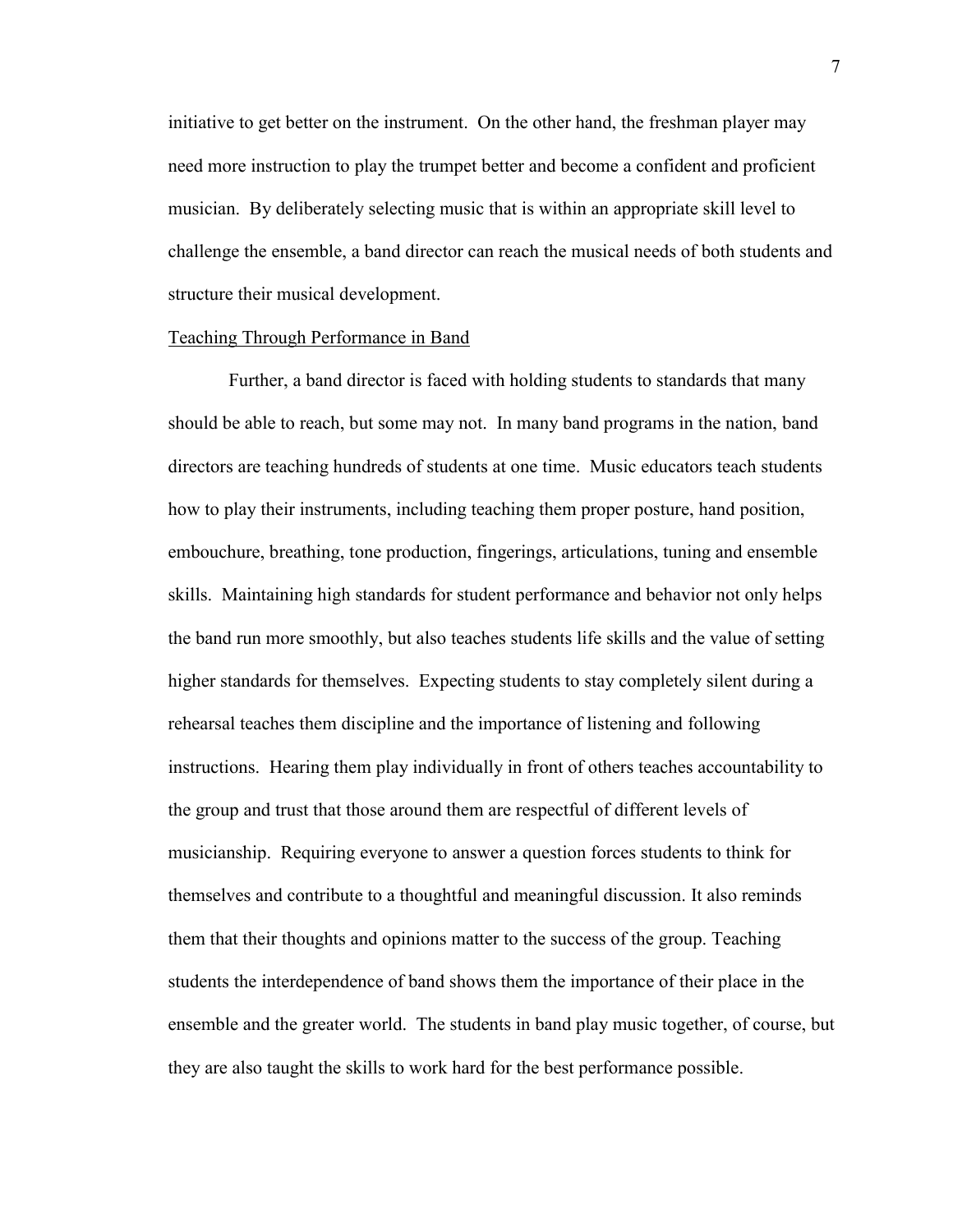Table 1.

| Holistic Ed. in | Cognitive    | <b>Emotional</b>         | <b>Spiritual</b>     |
|-----------------|--------------|--------------------------|----------------------|
| <b>Music</b>    |              |                          |                      |
|                 | Instrument   | Age/Grade                | Connectedness to     |
|                 | Proficiency  | Diversity                | Music and Natural    |
|                 |              |                          | World                |
|                 | Musical      | <b>Ability Diversity</b> | Teacher as Role      |
|                 | Intelligence |                          | Model                |
|                 | Ensemble     | Large Group              | <b>Students Find</b> |
|                 | Performance  | Experience               | Internal Value       |

If any single member does not contribute as much as the person next to them, both the journey as they learn music together and the performance will suffer. Band members learn that their role in the ensemble is valuable and necessary for the success of the ensemble. Band educates holistically, but educators do not often associate holistic learning with band. Students are taught how to play music (cognitive), they are taught the deeper meaning behind the music they play (emotional), and they perform as a member of a group bigger than any one person or themselves (spiritual) (Table 1). Being a Holistic Teacher in Music

A dangerous thing that students experience while in school is disconnection. Being disconnected to oneself inhibits one's ability to connect with others, the natural world, and to a higher meaning that gives hope and fulfillment to one's life. Spirituality drives a holistic education. Through "spirituality," a holistic educator seeks to connect a student to a deeper meaning in life and identity, not necessarily to a higher being. Teaching each subject as a separate entity in a student's life promotes disconnection. Treating the varied subjects in a high school curriculum as complementary puzzle pieces that, when held together, form the basis for a satisfying life inspires connection, identity, and depth (Reimer 94). Theologian Paul Tillich was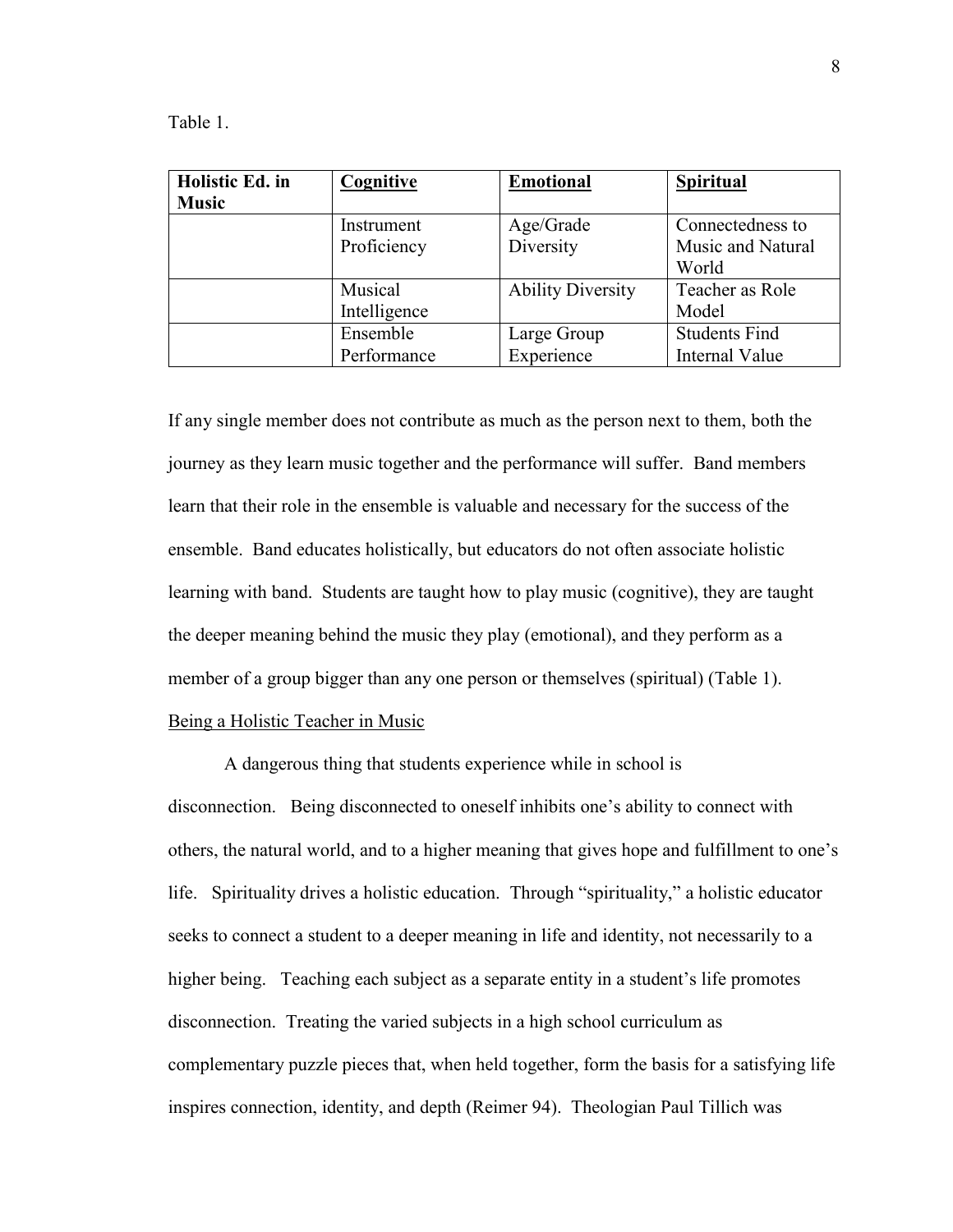famous for saying that God is "the ground of our being." Part of his thinking was that finding God (or ourselves) is about reaching deeper, not higher. Certain Eastern/Oriental alternative medical practices like Reiki emphasize the need to be "grounded" or "rooted" in order to be healthy.

Many subjects do not connect culture, history, and nature in terms of viewing a student's surrounding community as a context for learning outside the walls of the school. Music gives students an opportunity to expand their learning beyond the notes of a page. Musical works are written in specific social and cultural contexts that must be taken into consideration when teaching. It is also a teacher's role to take learning to the students' own social context and ask the question: "Why is it important that we still perform this music today?" Certainly the history of the music and the cultural context in which it was created are important. There is also the students' own context with regard to the music they perform. How can musical context and meaning be applied or discussed to address student development or needs? Just the process of music-making is infused with concepts that demand student growth.

Band directors demand silence and discipline in every rehearsal. They teach their students that any effort other than one's very best is unacceptable. When playing in an ensemble, individual effort and preparation contributes to the ensemble performance. Only part of the journey of making music becomes about playing the instrument. Each person in the ensemble is given a large role as a contributing member to the larger whole and their responsibilities as a person are no longer only to themselves. Students find a larger purpose musically and personally when participating in band.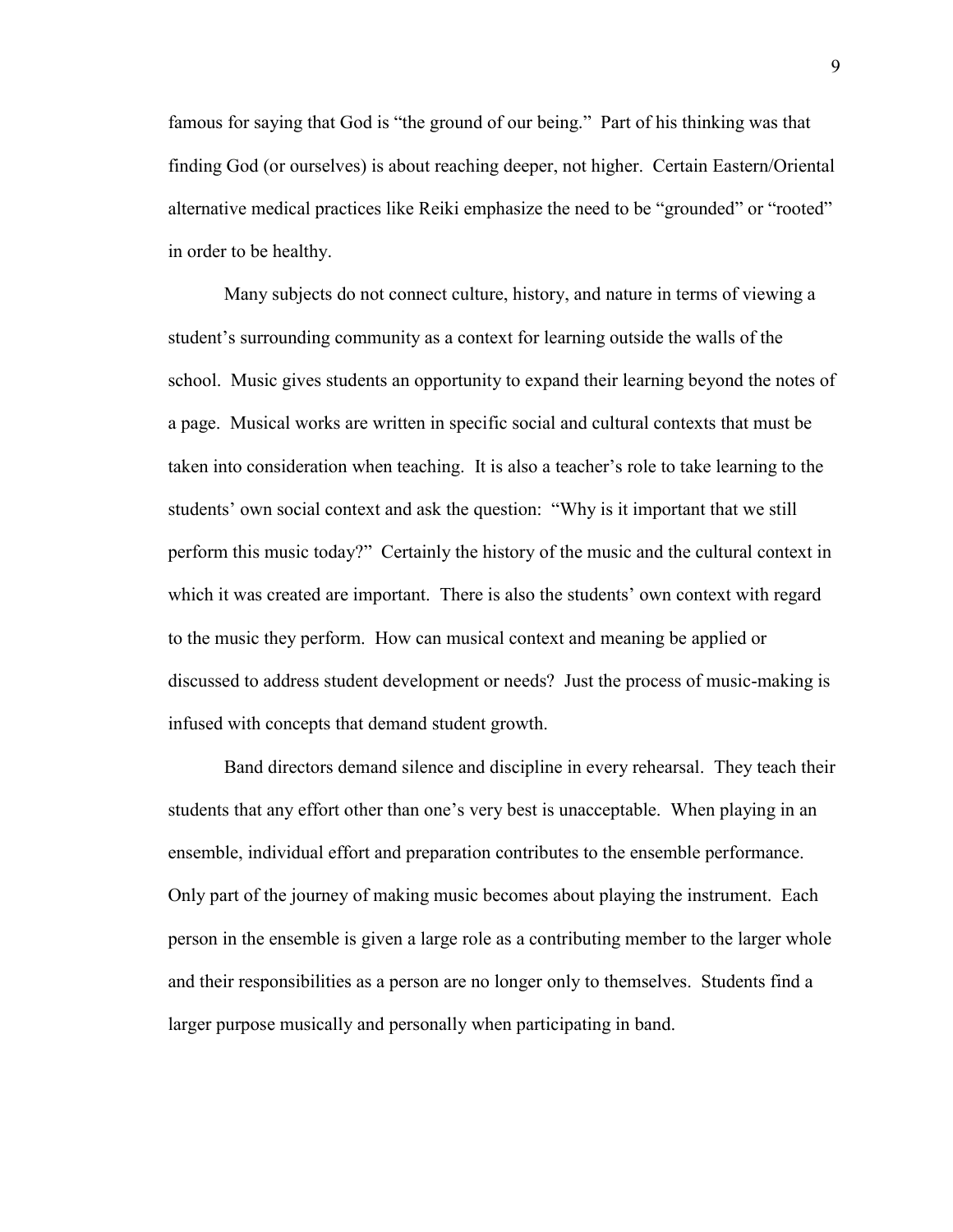In the words of educator Mike Seymour, "We must not just educate 'better,' as we have been trying to do, but educate *differently.* We must revisit our essential assumptions, values, and visions about what education is, and ask 'what is an educated person' […] given what we know about the state of the world today" (Seymour). Is an educated band student one who can play all of their scales correctly and play correct notes and articulations in a piece for contest? Or is an educated student one who can play their instrument well and who can transfer the skills they learn in the band room into other aspects of their life? Through holistic education, educators teach students how to play their instruments and music well, but they also tackle the deeper meaning behind the music and how students might apply skills they learn in band to other aspects of their life. There are three main components of a holistic education that are identified: cognitive development, emotional development, and spiritual development.

## MUSIC ANALYSIS FOR A HOLISTIC BAND CLASSROOM

The remainder of this thesis analyzes 3 pieces from the band repertoire: *Divertimento for Band* by Vincent Persichetti, *Irish Tune from County Derry* by Percy Grainger, and *Salvation is Created* by Pavel Chesnokov. Each piece is analyzed in such a way that a holistic band director might use the music to educate their students in different ways. *Divertimento for Band* is analyzed as a cognitive piece, challenging students' musical technique and ability to play very difficult modern music. *Irish Tune from County Derry* looks at the emotions that a piece of music might evoke and how an educator can discuss emotion as a musical element and area for growth in the classroom. Lastly, *Salvation is Created* is analyzed as serving the spiritual component for a holistic education.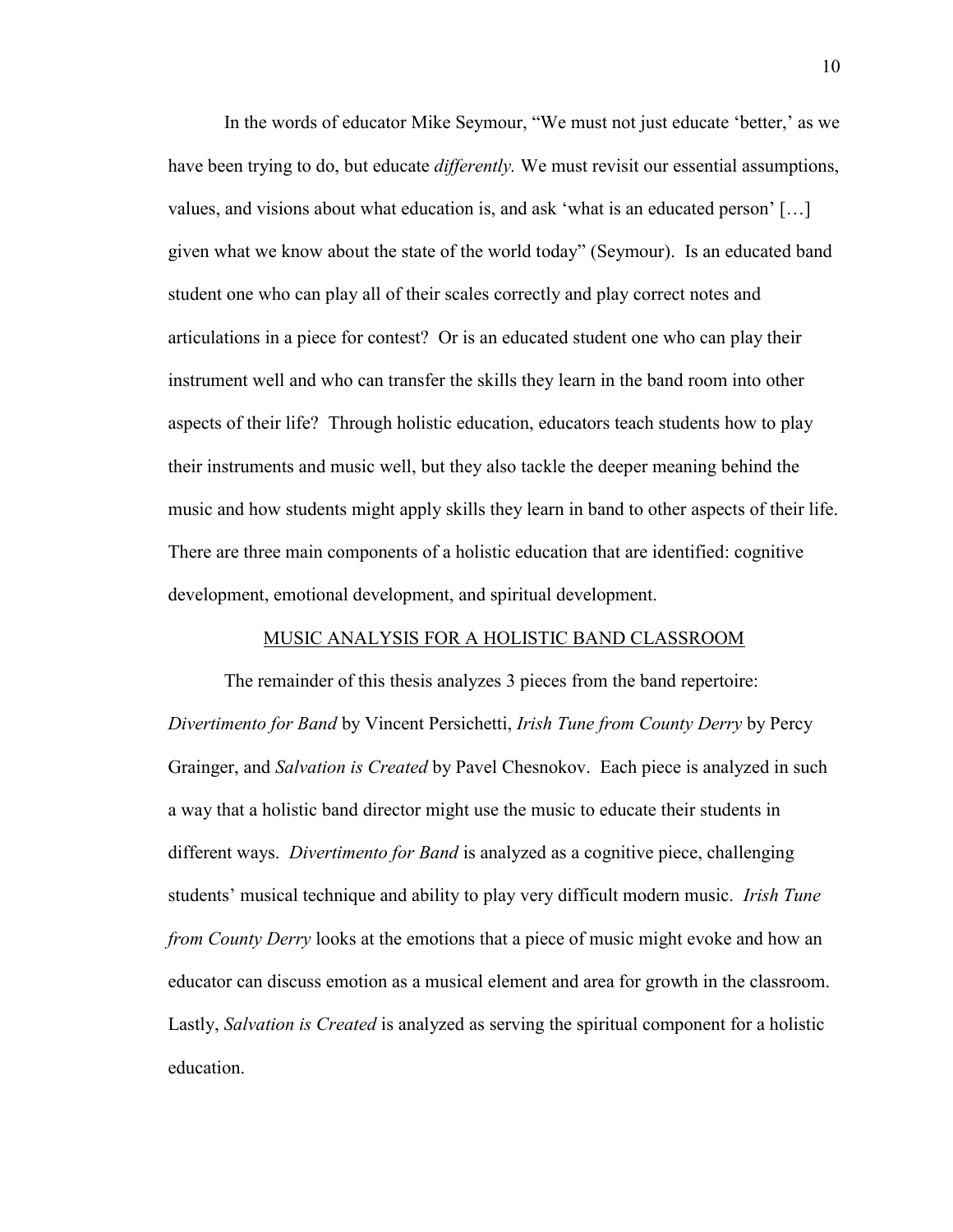### *Divertimento for Band, Op. 42*

The *Divertimento for Band, Op. 42* by Vincent Persichetti was written in 1949 while the composer was living in El Dorado, Kansas. Originally conceived as an orchestral piece, Persichetti writes that the piece experienced a strange evolution while "[. . .] working with some lovely woodwind figures, accentuated by choirs of aggressive brasses and percussion beating, I soon realized the strings weren't going to enter, and my *Divertimento* began to take shape" (Shetland 9). Although not originally intended to be a band piece, this work has become a standard in wind band repertoire.

The title "divertimento" is typically given to a work that is designed to entertain the audience and performers. In earlier eras, a divertimento would have typically consisted of several short movements. Persichetti keeps to the idea of several short movements by composing the work in six movements that alternate between fast and slow tempos. Persichetti also uses non-traditional harmonies, explores several tonal centers, and uses polychords and the whole-tone scale. The alternation between tempos combined with the shorter movements comprised of non-traditional Classical era harmonies create a piece that is entertaining for audiences and challenging for performers.

 The first movement of *Divertimento for Band* is entitled *Prologue.* A prologue is an introductory scene to a drama that creates a framework and context for the audience. The movement begins in cut time at a fast tempo (half note equaling 106 beats per minute) (Shetland 11). This movement is a good tool to use with students to teach how to practice music that is at a faster tempo. Some students do not understand how good practice technique leads to good performance, so establishing good practice strategies in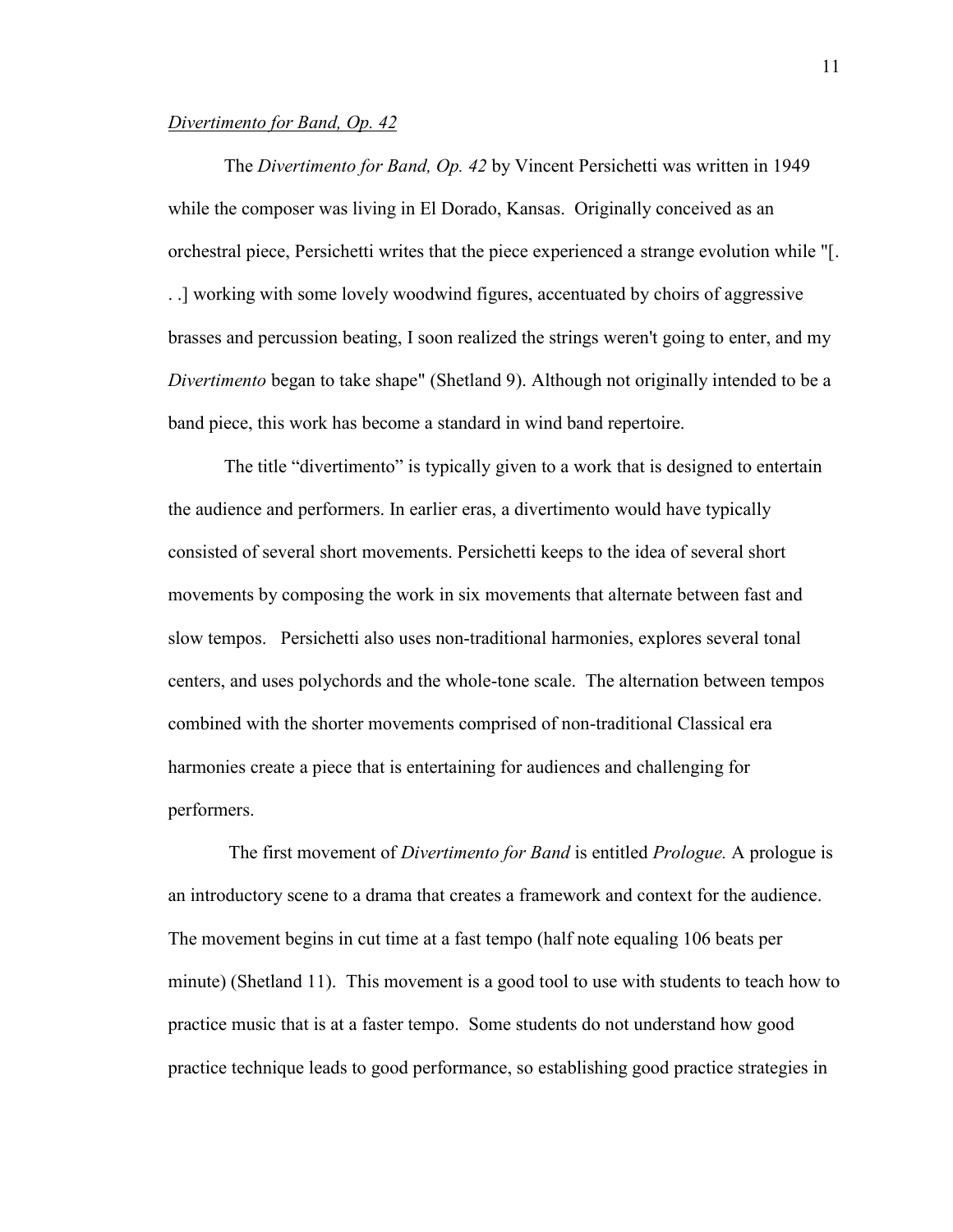a clear, cognitive framework is one pedagogical use of this piece. This movement uses G, A, and E as the tonal centers and begins with the statement of the initial theme is measures (mm.) 1-12 (Section A). This theme is a contrasting conversation between the strong accented line in the brass and quick eighth note patterns from the woodwinds. Persichetti writes the woodwinds in G major while the brass are in A major. The resulting polychords add to the aural interest and conversational quality of the initial theme (Shetland 11).

Section B, mm.  $13 - 34$ , contains a contrasting melodic idea. The melody is featured in the trumpet and saxophones before being passed to the upper woodwinds in measure 16. This melodic idea is calmer than the frantic initial theme. The horns and low brass provide harmonic support while we continue to hear polytonal contrasts between the woodwinds and brass. In mm.  $27 - 30$ , Persichetti introduces E major in the upper woodwinds playing in their upper registers. There is a recurrence of section A in mm.  $35 - 43$  (Shetland 15). There is also a transition from A major to E major in mm.  $44$ followed by a short development of material until mm. 62. This begins with *fortissimo* dynamic level and marcato-style playing in the clarinets. Interestingly enough, this is the most subdued the piece has been thus far due the thin instrumentation. In mm. 50, the listener and performers will notice change in style when we hear the first piano dynamic followed by a bassoon and oboe solo that is marked *dolce*. From mm. 50 -62 there is a woodwind feature with no brass or percussion accompaniment. The listener is still experiencing tonal centers of G, A, and E. In mm.  $62 - 67$ , there is an altered section A and material from mm.  $35 - 52$  is utilized. In mm.  $70 - 80$ , there is a use of a small codetta in which the upper woodwinds, cornets, trumpets, trombones, timpani, and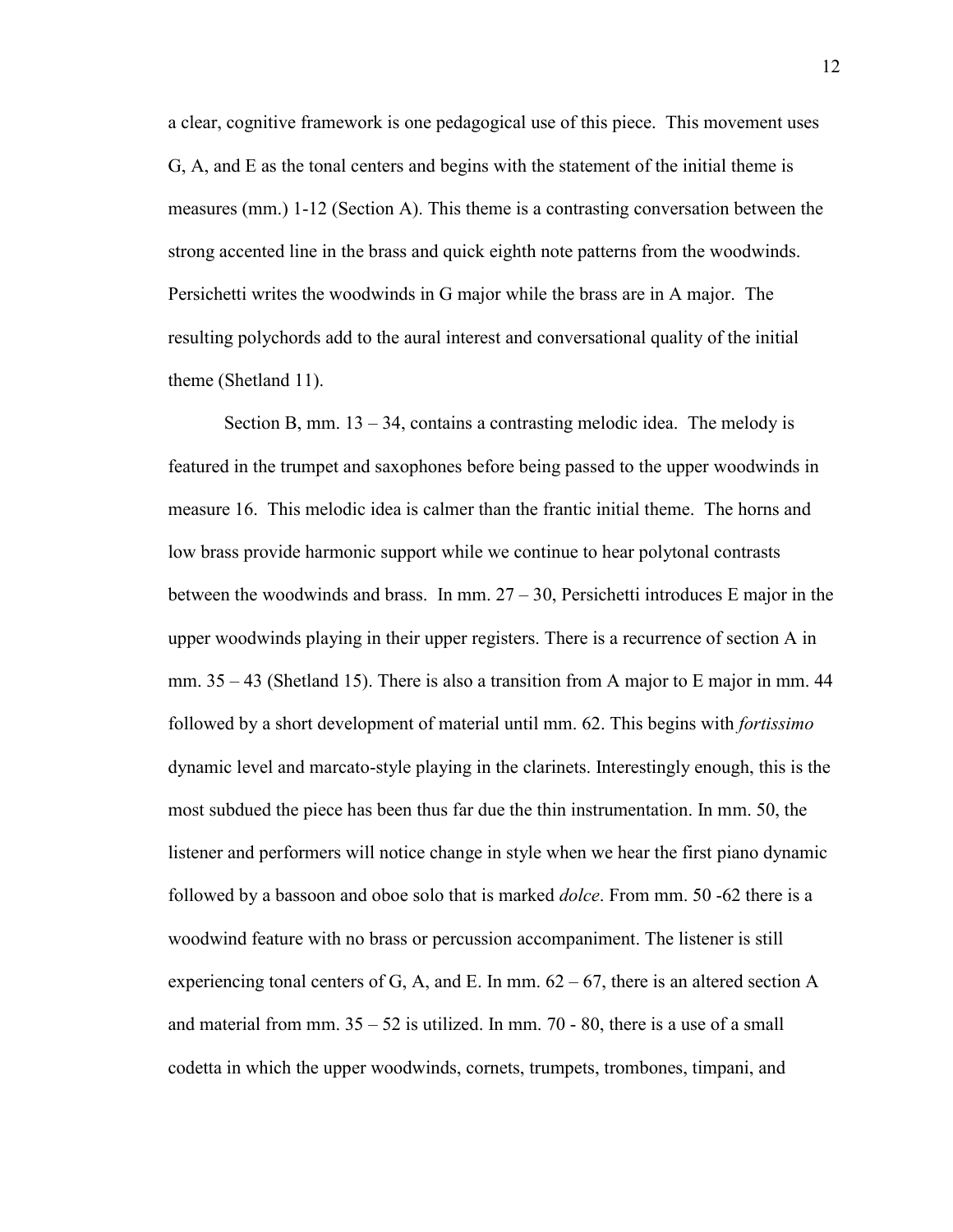percussion reiterate melodic ideas (Shetland 16). The last chord of the movement is an A major chord.

 *Song* is the second movement*.* In mm. 1-2, the dynamic is marked at *piano,* and there are statements of four different musical ideas that recur during the movement. Measures 3 -12 are the A section of the movement in which the flute and horn solos introduce the smooth and flowing main theme before it is passed to the saxophones and back to the horns. Section B of the movement includes mm.  $13 - 20$  that contains a cornet solo introducing new melodic material (Shetland 19). The music is subdued and ominous. The high point of the movement, dynamically, occurs in mm. 17 with a three- measure crescendo to that point. In mm. 21 there is the return of a modified section A, but the recurring horn and saxophone idea does not appear again until mm. 29. The piccolo and alto saxophone pick up where the trumpet solo leaves off and continue the melodic idea until the end (Shetland 20).

 The third movement is entitled *Dance*. Marked "Lightly," *Dance* is a brief movement with a tonal movement from B flat to E flat. In the two-measure introduction, the clarinets reintroduce a melodic idea similar to one heard in the first movement. In mm. 3, at the beginning of the A section, the piccolo enters with a bright and bouncing line accompanied by tuba. In mm. 11-18, the A section repeats followed by section B beginning in mm. 19 (Shetland 21). There is a continual alternation between melodic lines played by sections of the ensemble and tutti responses every 5 measures. In mm. 41 – 43, solos in the bassoon, tenor saxophone, and the xylophone transition the movement back into a repeat of section A from mm.  $45 - 54$ . A coda concludes the movement, with a swift and soft sixteenth-note run in the upper woodwinds (Shetland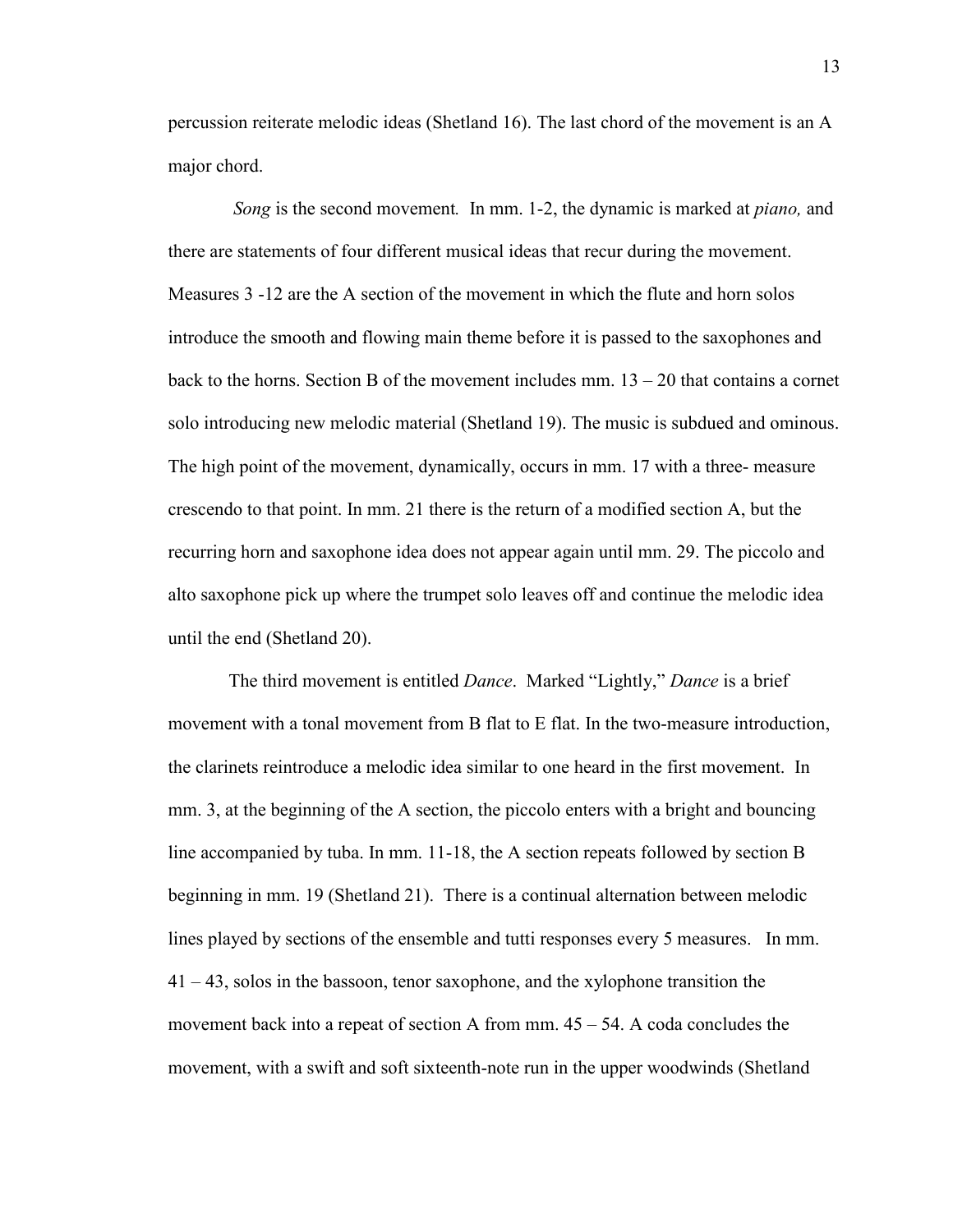23).

 The fourth movement is entitled *Burlesque.* A burlesque is a musical work that is typically written in a joking and humorous manner, an allusion to the burlesque shows that often featured bawdy comedy. Persichetti creates a burlesque atmosphere by beginning with a tuba solo introducing a *pesante* (heavy or ponderous) melody. Accompanying the tuba, alto and tenor saxophones and French horns enter with off beats while the low woodwinds play *sforzando* accents. In mm. 16 – 18, the trombones join the tuba leading into section B. Here, there is a tempo and style change from the *pesante*  melody to the "Brightly" style indicated by Persichetti in the score. At the B section, the clarinets play a legato melodic line with a countermelody entering in the low woodwinds and piccolo (Shetland 24). By mm. 42, the listener hears the whole ensemble playing for the first time in the movement. In mm. 46, there is the reentrance of the *sforzando* syncopation from the beginning which transitions the music back to a return of section A from mm. 50- 86. The *pesante* style melody returns as canon beginning with tubas, then trumpet, bass clarinet, trombones and bassoon, and lastly upper woodwinds with cornet. Measure 86 to the end finish the movement with a return of the "Brightly" style and an increase of tempo as an echo of material from section B is heard (Shetland 25).

 The fifth movement is entitled *Soliloquy* and Persichetti captures the theatrical idea of a soliloquy in this movement. The entire movement revolves around a cornet solo, similar to an actor in a play speaking their thoughts aloud to the audience. This movement is marked "Slowly" and is the most traditional, in terms of harmony, of all the movements (Shetland 26). *Soliloquy* begins in A flat major. Section A, mm. 1 – 12, begins with the lyrical cornet solo accompanied by the other instruments in the ensemble.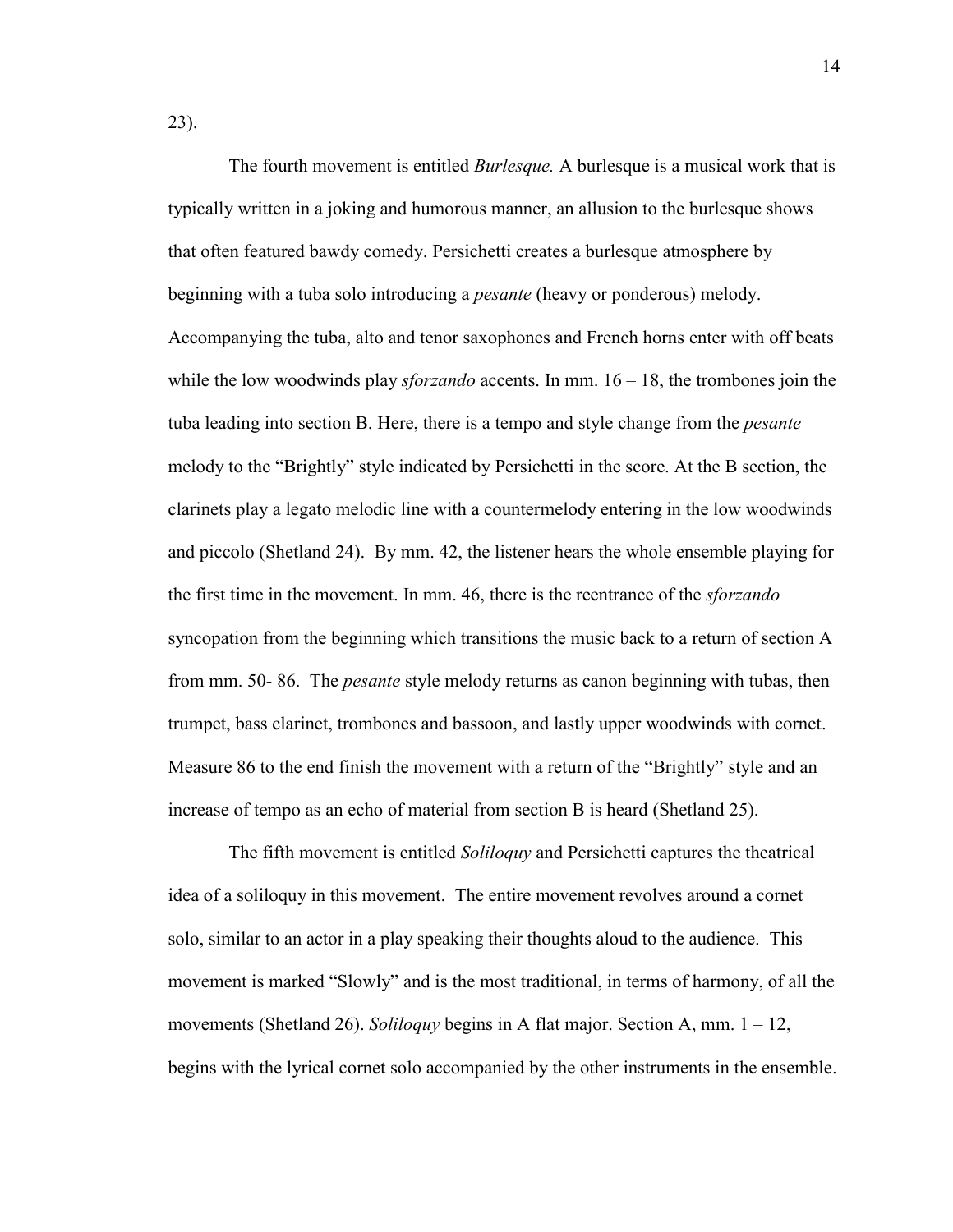The horns and woodwinds change the color of the work with augmented triads moving into the B section. The B section encompasses mm.  $13 - 28$  while the cornet solo continues, but in G major. The B section is characterized by decreased instrumentation with the solo accompanied only by French horns, euphonium, and tuba. The woodwinds join the accompaniment in mm. 21 and crescendo to the climax of the movement in mm. 23, an A major chord. Measures 29 to the end are a shortened version of the A section and serve as a brief codetta. Like the falling action in a literary work, there is a diminuendo into the last fermata of the movement to bring a conclusion to the emotional soliloquy (Shetland 26).

 The sixth movement of *Divertimento for Band* is entitled *March.* It is written in cut time like most marches, but listeners and performers will find that it is not like any traditional march written by Sousa. This movement uses non-traditional harmonies as found in the other movements and polytonal centers using B flat, C, and D. At the beginning, there is an eight measure introduction to the movement featuring woodblock, timpani, and bass drum (Shetland 27). The A Section begins in mm. 9 and continues through mm. 34 with the cornets and low brass introducing staccato quarter-note theme followed by the upper woodwinds' melodic line in mm. 12. The B section begins in mm. 35 as the woodwinds continue their melody and the french horns, euphonium, and trombones accompany with a quarter-note ostinato. The first trumpet takes the melodic line in mm. 46. Measures 51 – 67 encompass bridge material into the repeat. The bridge utilizes woodwind tremolos while the trumpets carry a driving melodic line. In mm. 64, there is material from the introduction to A followed by a repeat back to the beginning in mm. 67. After the repeat, thematic material from the B section is used in the coda from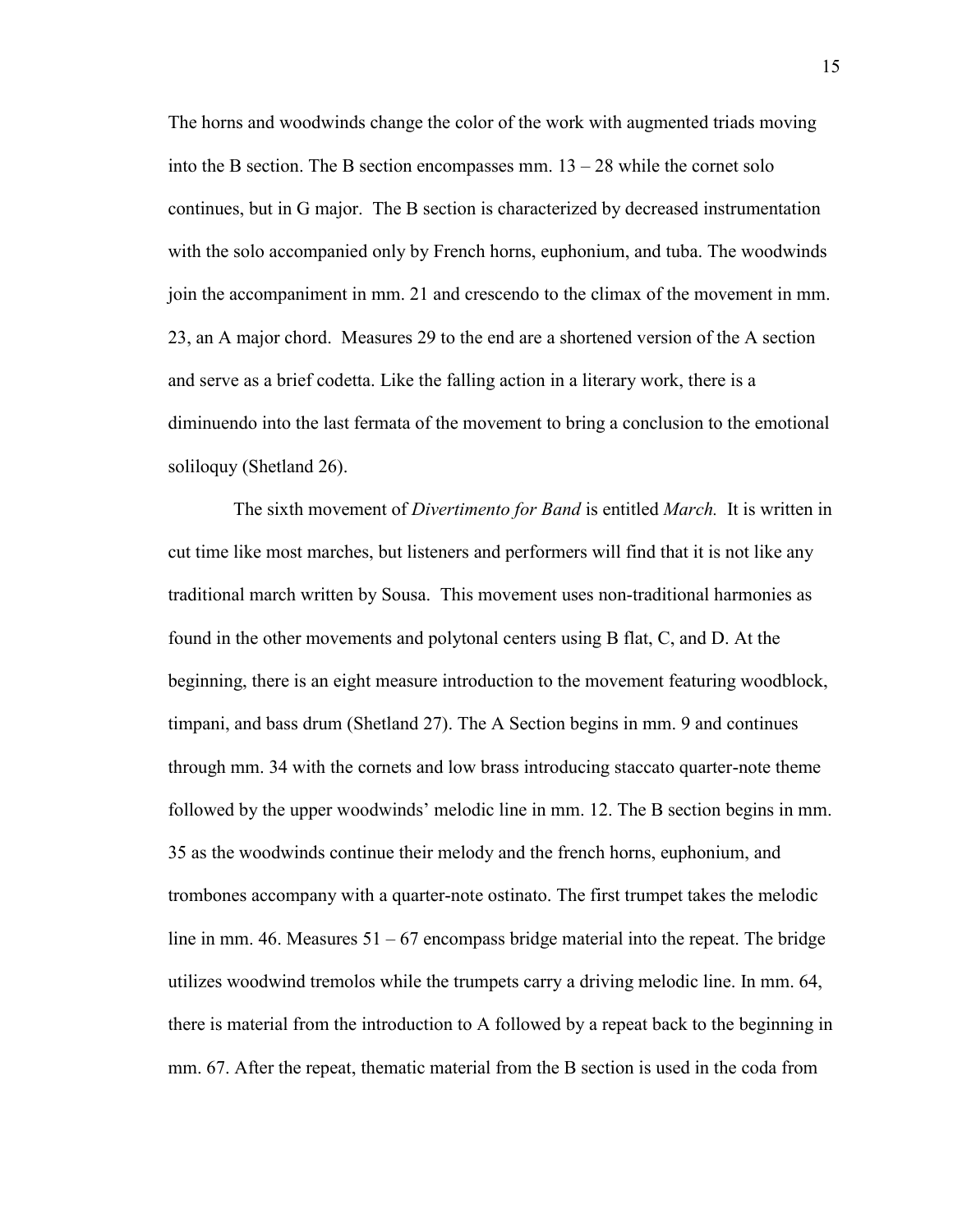$mm. 69 - 84.$  The coda finishes with the brass sustaining long tones while woodwinds flourish and bring an end to the movement and the work (Shetland 28).

### Application to the Classroom

The above analysis of *Divertimento for Band* is offered as a cognitive interpretation of the work by Persichetti. If cognition is teaching students how to think, cognitive teaching in music education is exposing students to how music functions and how to play their instrument. In beginning band, we teach fifth and sixth grade students the very basic concepts of how to perform notes and rhythms on their instrument. They are taught how to sit, breathe, tap their foot, clap, assemble their instrument, make their first sound, read the musical staff, and push the correct keys or valves to make certain pitches come out of their instrument. Within the span of a few short months, they begin to develop as beginning musicians with the basic tools needed to participate and grow as a band member. This cognitive foundation must be constantly sharpened and maintained for continued learning as they learn more complicated music. Once students reach middle school and certainly once they are in high school, they will begin looking at the function of music and how it works theoretically and formally. Cognitive learning in band begins with the most basic steps of playing an instrument and continues as students learn more music and are taught the theory and structure behind what they perform.

*Divertimento for Band* is a Grade 4 level piece on the UIL Prescribed Music List, meaning it will likely be performed by a moderately advanced high school band. In their preparation for UIL contests, many bands focus solely on how the music should sound. Of course, that is what the band is being judged on, but why not look at why the piece sounds a certain way or how the composer used composition techniques to make the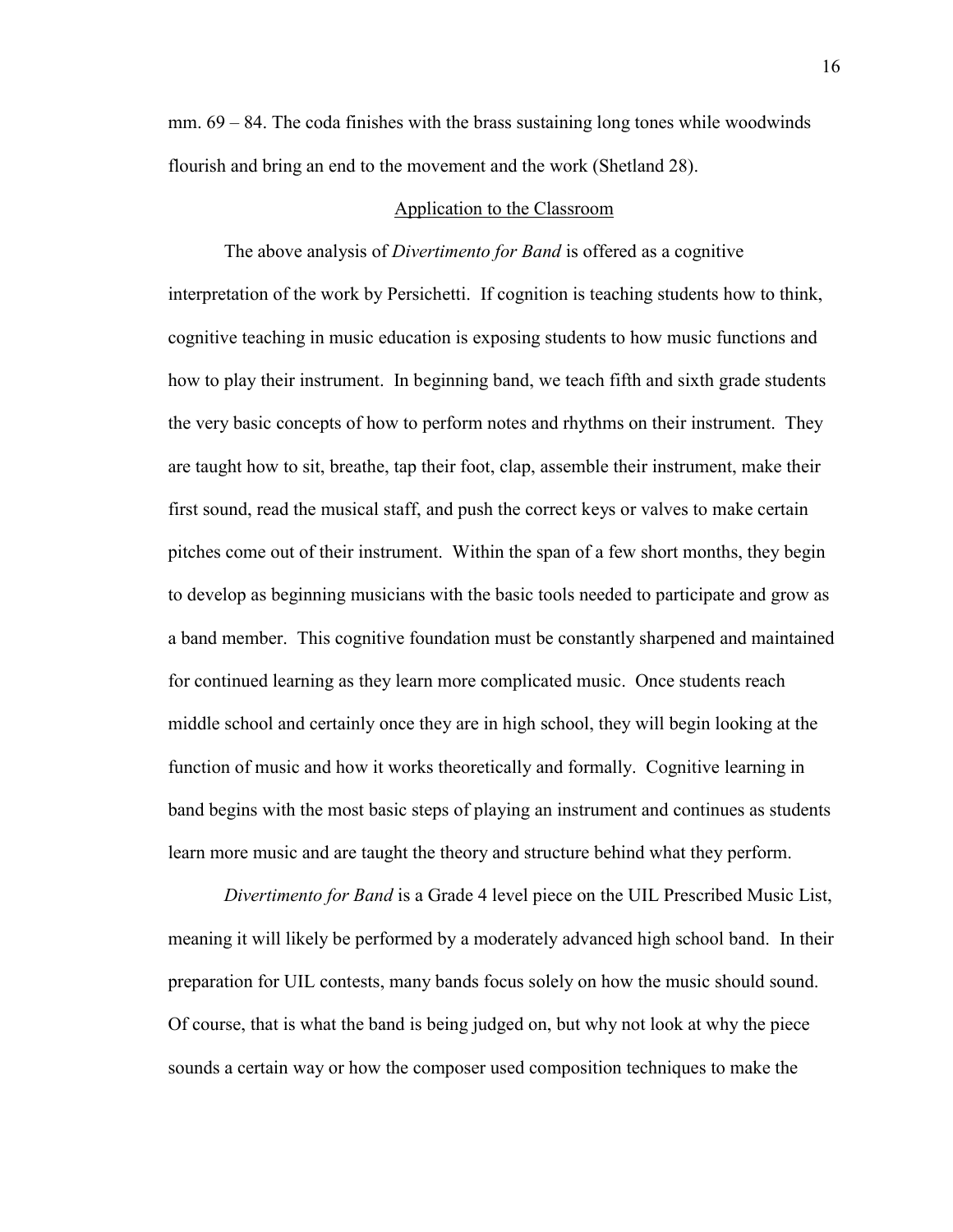music. It is hard to imagine learning how to read a sonnet without first understanding iambic pentameter or understanding plant life without memorizing the Krebs cycle. It should be equally hard to visualize music education in band without talking about chordal analysis, form, modulations, and instrumentation techniques.

Table 2.

| Persichetti and | <b>Music Theory</b> | Form and        | <b>Music History</b> |
|-----------------|---------------------|-----------------|----------------------|
| Cognition       |                     | <b>Analysis</b> |                      |
|                 | Polytonalities      | Use of literary | Social context of    |
|                 |                     | forms           | the work             |
|                 | Chord Analysis      | Use of musical  | Musical context      |
|                 |                     | forms           |                      |
|                 | Modulations         | Instrumentation | Contemporary         |
|                 |                     |                 | composers            |

Like an elementary theory class, the teacher can take time in class to dissect *Divertimento* as the band rehearses it. What was going on in music history at the time that Persichetti composed this piece, and is it similar or different to anything that audiences had heard before? Much like a college music theory lecture, the teacher can discuss with the students how Persichetti uses polytonality and classical forms in inventive ways. Maybe the teacher gives a test of definitions and chord structures to his or her band. The purpose of the learning this piece is beyond just playing good music well. It should also incorporate an intentional introduction of new musical material and tools for students to add to their cognitive understanding of how music works (Table 2). *Irish Tune from County Derry*

One of Grainger's contemporaries and close friends, Cyril Scott, said that Grainger was influenced in his compositions more from literary than musical sources. Scott thought that Grainger developed his compositional style as a result of the writing of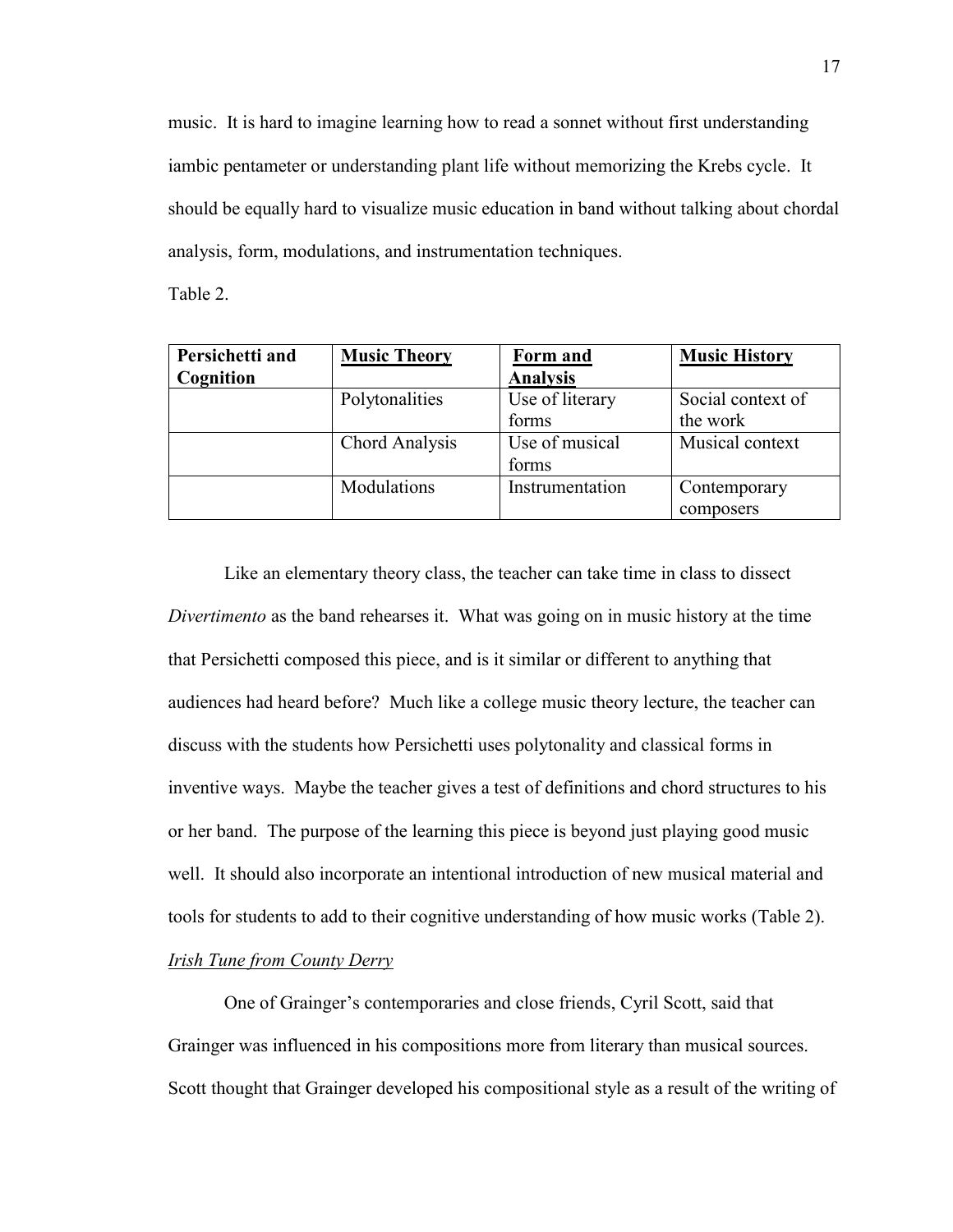Rudyard Kipling, saying "[…] from that writer he imbibed an essence and translated it into music. A small composer is usually influenced by a greater composer, […] but that was not in the nature of Grainger's talents" (Battisti 10). As a result, *Irish Tune from Country Derry*, is influenced by Irish folk tunes and their texts which he translates into music and arranges for wind instruments.

Irish Tune from County Derry by Percy Grainger is an air that originated from County Londonderry in Ireland. It is a popular wind band piece best known as the setting for the lyrics "Danny Boy." The title comes from the name of a county in Northern Ireland in which the air was likely performed and passed down orally (Bird 30). According to Grainger, the tune was originally recorded by Jane Ross of Limavady. Miss Ross submitted the tune to music collector George Petrie, and the air was published by the Society for the Preservation and Publication of the Melodies of Ireland in 1855 (Battisti 15).

In the book, the tune was listed as an anonymous air, with a note attributing its collection to Jane Ross of Londonderry. This led to the title "Londonderry Air" (Pratt 1). Dedicated to his friend and mentor Edvard Grieg, this is Grainger's best-known and mostplayed work for band. *Irish Tune from County Derry* demands considerable tonal and musical maturity and a superior sense of balance and blend. Players must also be flexible to play delicately or with power with the span of only a few minutes. Students should experience knowing and playing this music, not just for its complex scoring and harmonic movement, but also for its powerful emotional expression and development. Much of the musical expression comes from the text of "Danny Boy" and it is critical to the understanding of the piece.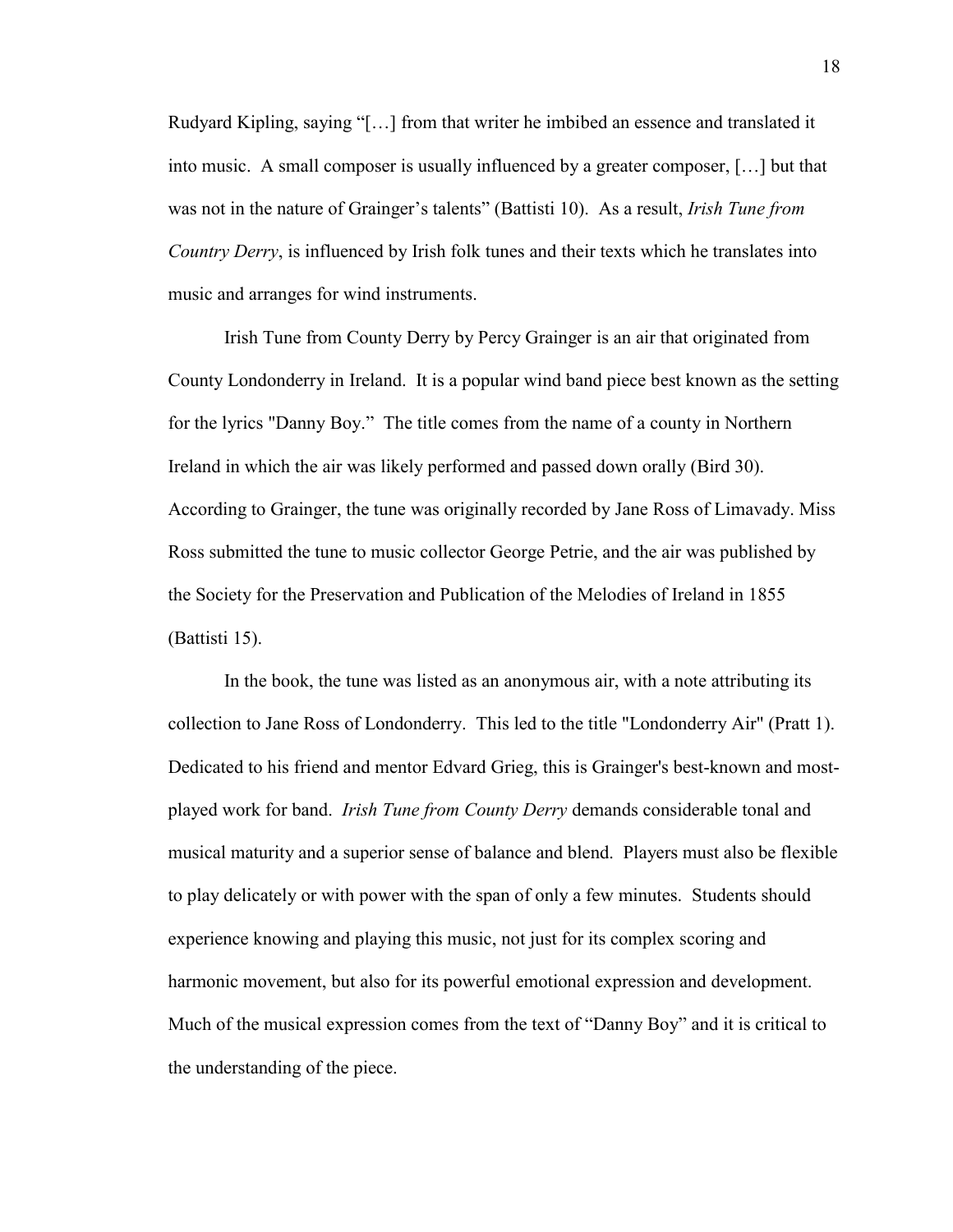Oh, Danny Boy, the pipes, the pipes are calling From glen to glen, and down the mountain side. The summer's gone, and all the roses falling, 'Tis you, 'Tis you must go and I must bide. But come ye back when summer's in the meadow, Or when the valley's hushed and white with snow, 'Tis I'll be here in sunshine or in shadow,— Oh, Danny Boy, oh Danny Boy, I love you so!

But when ye come, and all the flowers are dying, If I am dead, as dead I well may be, Ye'll come and find the place where I am lying, And kneel and say an Ave there for me. And I shall hear, though soft you tread above me, And all my grave shall warmer, sweeter be, For you shall bend and tell me that you love me, And I shall sleep in peace until you come to me! (Oh Danny Boy, Oh Danny boy, I love you so.)

In the first 16 measures of *Irish Tune from County Derry,* the melody lies only in

one octave and Grainger uses low brass and low woodwinds to create dense and dark textures (Battisti 12). The melody does not stick out, but rather subtlety fits in with the rest of the lines. This soft and delicate introduction parallels the beginning of the text as the speaker begins addressing Danny Boy. To help students understand the emotional development of this piece, they will start with the text. Students will study the text to *Danny Boy* and will be expected to come to class prepared to discuss with their peers what they believe the song is about.

#### Application to the Classroom

The teacher will facilitate a discussion on *Danny Boy* with the band, asking questions such as, "What do you think this song is about? What is the general mood of this song? Where does the climax of the music occur in the text? What recordings of this piece did you find that resonated with you?" One possible interpretation is that the song is about a son who is going away to war and saying goodbye to his father. However,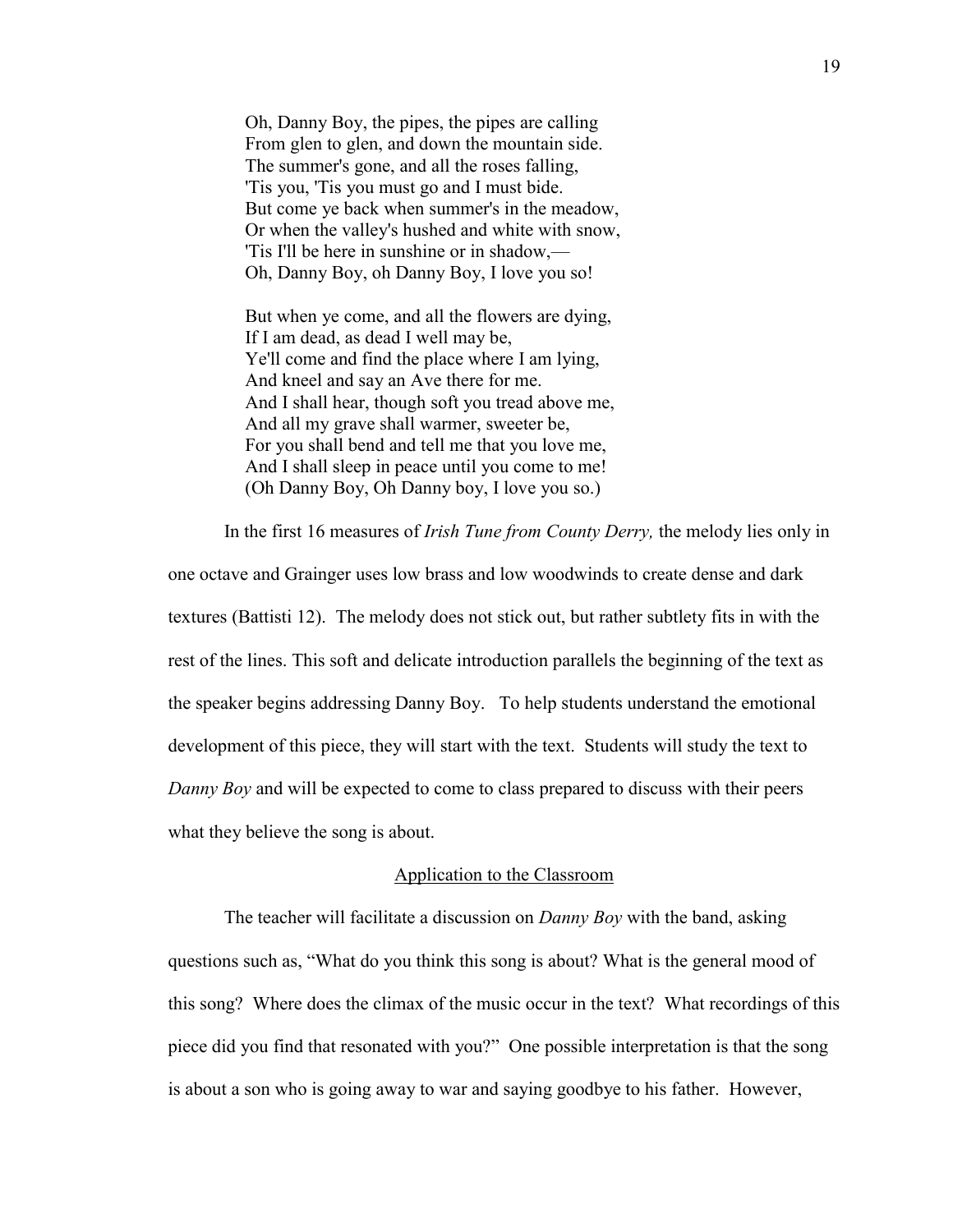when the son returns, he finds that his father has died. "What emotional impact has the loss of a family member of friend had on you?" An important part of a holistic education is helping students interact with their peers in meaningful conversation.

Table 4.

| <b>Grainger and</b> | <b>Text</b>        | <b>Music as text</b> | <b>Emotional</b>   |
|---------------------|--------------------|----------------------|--------------------|
| <b>Emotion</b>      |                    | painting             |                    |
|                     | Historical context | Use of textures      | Transfer to the    |
|                     |                    |                      | music              |
|                     | <b>Differing</b>   | Dynamics with the    | Emotion in         |
|                     | interpretations    | text                 | performance        |
|                     | Use with the music | Tension and release  | Application to own |
|                     |                    |                      | life               |

In a discussion about *Irish Tune from County Derry* and its text, students have the opportunity to open up with one another about the emotions of the piece and their own personal experiences (Table 4). Instead of telling the students what the emotions of the piece are, the teacher can help students see how their emotions can be transferred into the musical performance of the work.

Near the end of the song, the text reads, "And you shall bend and tell me that you love me," as the son visits his father at the grave. One final prayer, or Ave, is spoken and the father's love for his son is repeated one last time. "Oh Danny Boy, Oh Danny Boy, I love you so." The piece ends as delicately as it began. In this song, the speaker never gets a chance to see his son one last time before he dies. "Do we treat others in an emotionally sensitive way like the son and father or do we destroy relationships for the sake of results?"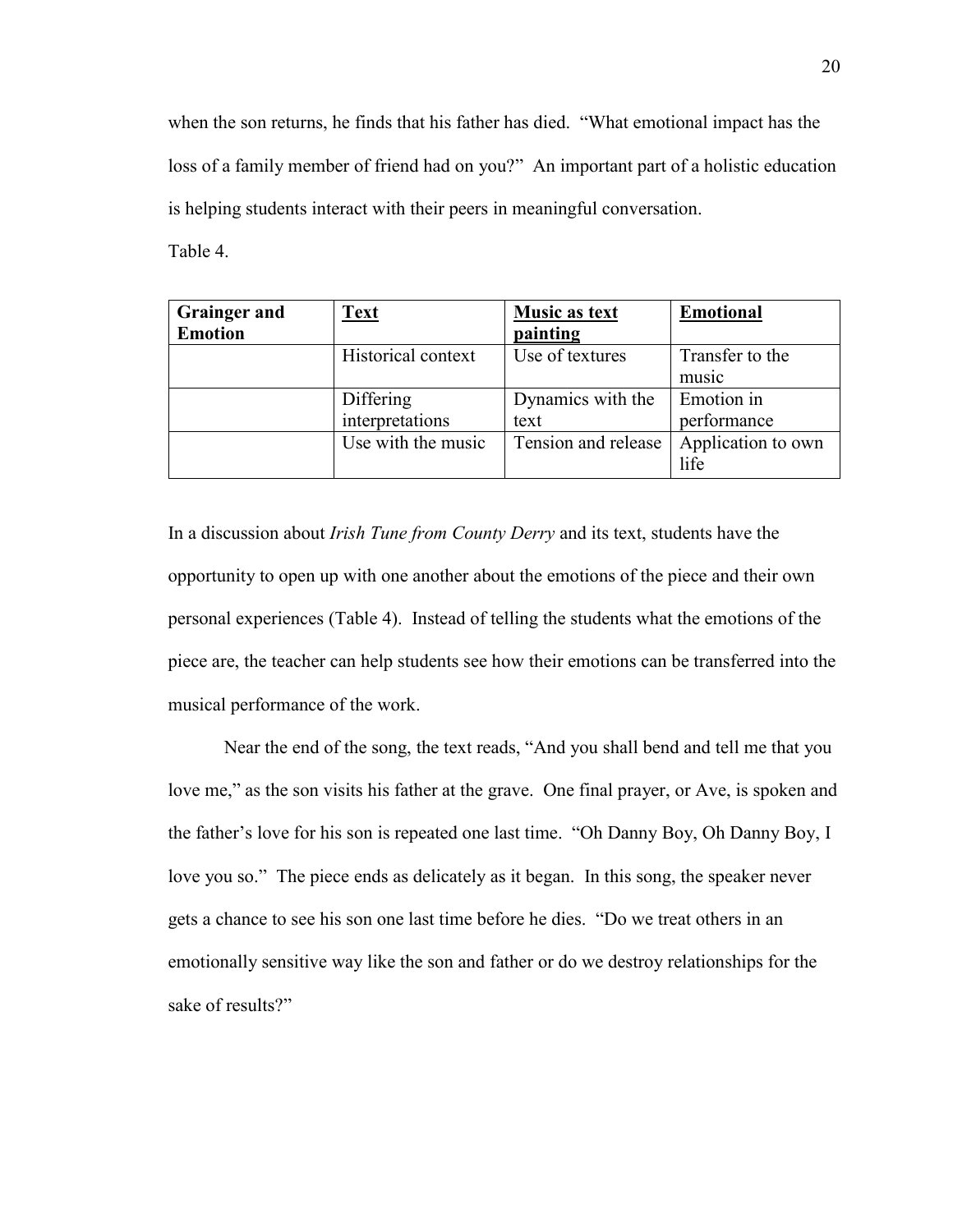#### *Salvation is Created*

*Salvation is Created* is one in a cycle of ten Communion Hymns composed by Pavel Chesnokov in 1912 during his tenure as the choir director at the Church of the Holy Trinity in Moscow. It was one of the last sacred works he composed before he was forced to compose only secular works by the [Soviet](http://en.wikipedia.org/wiki/Soviet_Union) government. By the age of 30, Chesnokov had composed nearly four hundred sacred choral works, but this came to a standstill at the time of the [Russian revolution.](http://en.wikipedia.org/wiki/Russian_Revolution_(1917)) Under communist rule, no one was permitted to produce any form of sacred art. As a result of [Soviet](http://en.wikipedia.org/wiki/Soviet_Union) religious oppression, the [Cathedral of Christ the Savior,](http://en.wikipedia.org/wiki/Cathedral_of_Christ_the_Saviour) where Chesnokov was the last choirmaster was destroyed. This disturbed him so deeply that he stopped writing music altogether. Although he never heard *Salvation is Created* performed, his children performed it in the years following his death. The text of the piece reads:

## *Spaseniye sodyelal yesi posredye zemli, Bozhe. Alliluiya.*

This translates to, "Salvation is made in the midst of the earth, O God. Alleluia," based on Psalm 74:12. Today, it is a Communion Hymn, assigned to be sung during a Divine Liturgy on Fridays. The Kievan Chant cantus firmus is taken from the "Obihod notnago peniya," a codex containing major elements of the Russian Orthodox liturgical repertoire.

This piece itself is not complicated, illustrating the simple beauty of sacred music. It was written for a six-part choir, with four male parts and two female parts (soprano, alto, tenor 1, tenor 2, bass 1, bass 2). The [form](http://tonaldiversions.com/music-theory-concepts/) of the piece is also straightforward. *Salvation Is Created* is A-B[-coda-](http://dictionary.onmusic.org/)A-B-coda. The melody is in the 1st tenor in the 1st phrase and is then repeated by the soprano. In the second phrase, the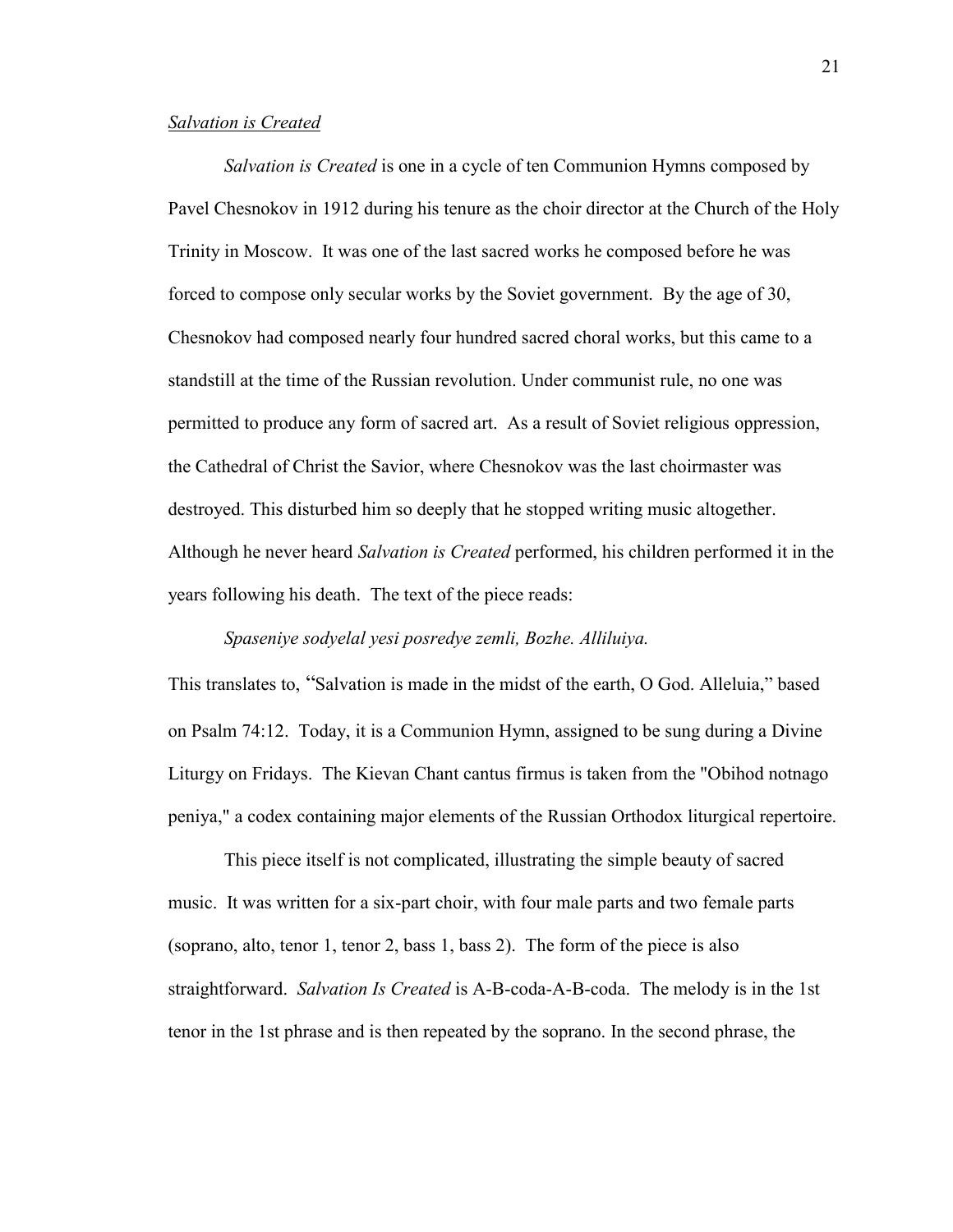melody is in the bass, repeated up a Perfect  $5<sup>th</sup>$  from the first phrase. The third phrase is in the bass before the melody returns to the top voice.

The A sections are in B minor and the B sections in D major, relative keys to one another. The first coda ends in B minor, leading us back to the A section before the second coda finishes on a D major chord. The long melodic lines and chord progressions play a large part in making this piece sound beautiful. There are a few minor changes for the band version (the key is in C minor and E flat major). However, it is as spiritually effective with instruments as it is with voices.

### Application to the Classroom

A writing prompt for this piece might be: "'Salvation is made in the midst of the earth, O God. Alleluia.' Religious or secular, what is your version of "salvation" or liberation that you experience in your own life?" Delving into some of the deeper questions concerning human spirituality is difficult, especially when it comes to high school students. How can "kids" who are still maturing and learning about their role in life possibly have a realistic idea of what spirituality is? Here is where the topic hones in on one of the most difficult aspects of holistic education, in that it can be nearly impossible to formally assess spiritual development, at least in the traditional sense.

Part of being able to address spirituality is establishing a classroom that is a safe environment. Band teachers should ask more questions in the classroom that demand student response about what they are hearing as they play so as to get them comfortable with the expectation that responding is a part of a dynamic and safe classroom (Reimer 94). Opinions and observations, even if they are wrong, should be respected, but corrected. Students should understand that having correct answers are valued, but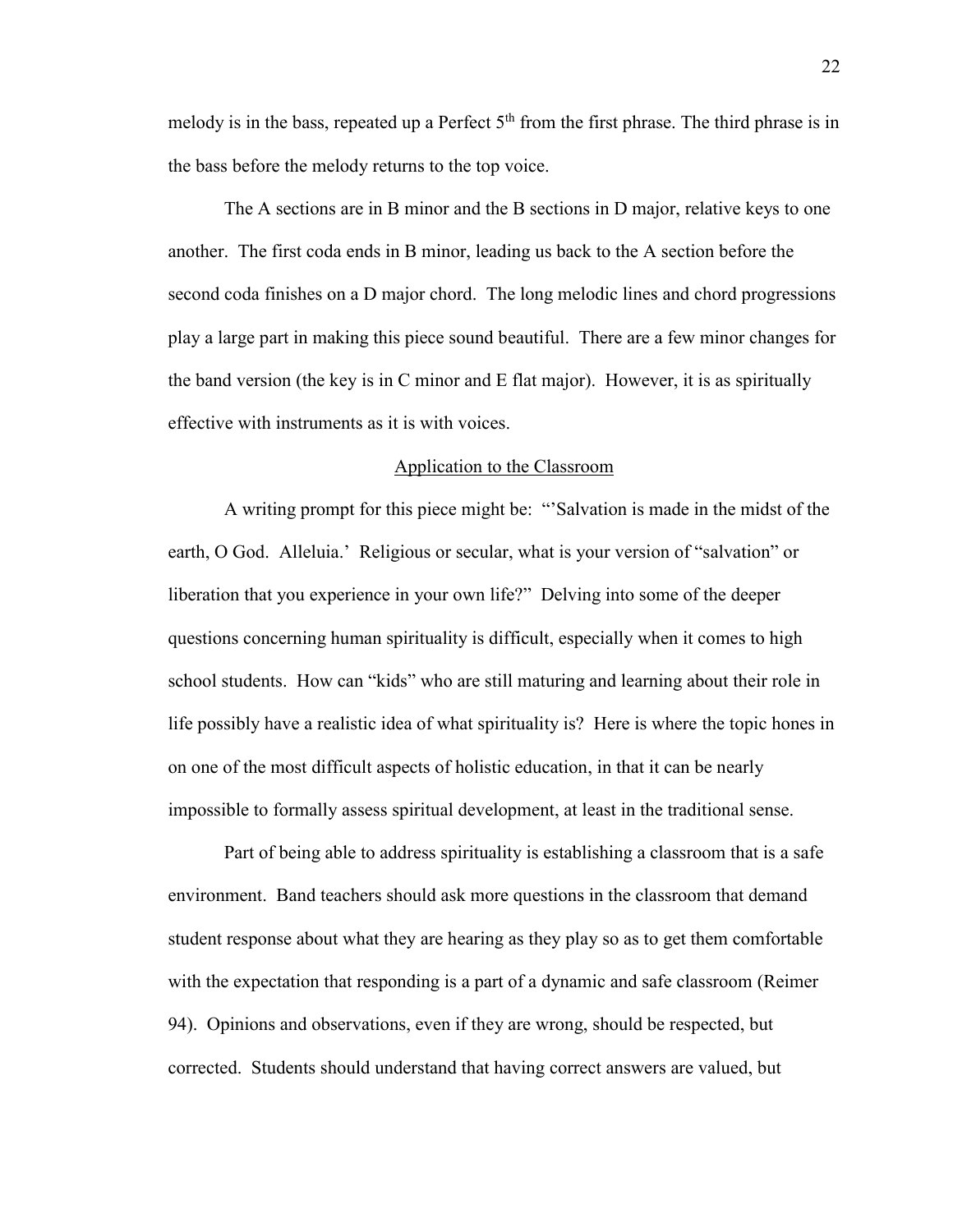"wrong" or unconventional answers should not be met with criticism or malice. Students should also perform individually in front of the class to further establish the expectations that as musicians we must perform in front of one another and as human beings we must be respectful of each other. To quote Maya Angelou, "they may forget what you said, but they will never forget how you made them feel."

A comfortable and safe environment that has high expectations for student growth and performance can contribute to spiritual growth. In the writing prompt mentioned earlier, the teacher could have students write about how the text of the music has value to them in their life. There is no length requirement or strict grammatical standards because in this assignment, students will get out of it what they put into it. Spiritual growth can be guided, but not forced.

Table 3.

| <b>Chesnokov and</b> | Chesnokov's         | <b>Spirituality as a</b> | <b>Spirituality in the</b> |
|----------------------|---------------------|--------------------------|----------------------------|
| <b>Spirituality</b>  | <b>Spirituality</b> | <b>Secular Concept</b>   | <b>Student</b>             |
|                      | Cathedral of Christ | Safe environments        | "Liberation" in life       |
|                      | the Savior          |                          |                            |
|                      | Soviet Oppression   | Values                   | Contribution of            |
|                      |                     |                          | spirituality to role       |
|                      | Death and Legacy    | Inner meaning            | A constant pursuit         |
|                      |                     |                          | in life                    |

By putting the responsibility for learning into the hands of the students, the teacher is allowing *Salvation is Created* to act as a musical medium for them to explore what they value in their life and how it contributes to their role as humans (Table 3). Most writing assignments are just given a grade and then handed back, but a grounded teacher should take the time to form a response to what the student wrote and ask questions for students to think about. "Why does this part of your life have value? How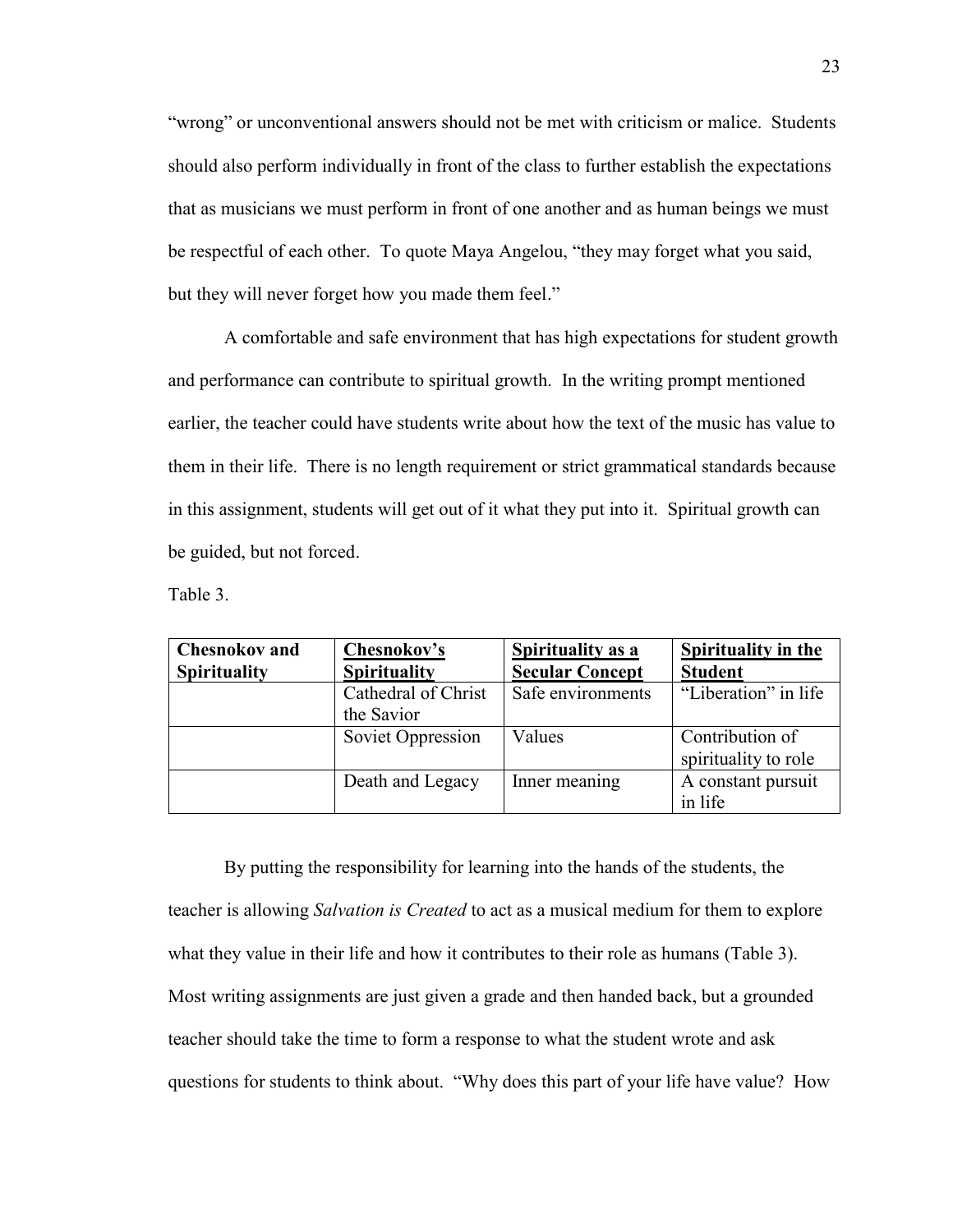can you use your own strengths or weaknesses to help others? What role do you believe you play in your life and how do you think it is perceived by others?" Finding internal meaning, or spirituality, is a lifelong journey, but can be facilitated in a safe space by teachers who are willing to push their students beyond notes on a page.

## **CONCLUSION**

Holistic education is based on the ideal that each student finds identity, meaning, and purpose in life through connections to the community, natural world, and to spiritual values such as compassion and peace. A holistic perspective of education asserts that educators must nourish the unique potentials of every child and facilitate within them a reverence for life and a passionate love of learning. Holistic education is not a fixed ideology. Instead, it is an attempt for educators to embrace the complexity and wholeness of human life, express it through a holistic philosophy of education, and transfer it to student learning. The difficulty, but beauty, of holism lies in its responsiveness to diverse learning styles within the classroom and the needs of evolving children.

*Divertimento for Band* (cognitive), *Salvation is Created* (spiritual), and *Irish Tune from County Derry* (emotional) are cases of how music performance through band can be used as a medium to holistically develop students. Because holism is not a fixed ideology, there are many ways an educator, specifically a band director, can approach holistic development in his or her classroom. Each piece is analyzed in such a way that a holistic band director might use the music to educate their students. Cognitive, emotional, and spiritual approaches can be combined or kept separate when looking at a piece of music, depending on the needs of the students and values of the educator.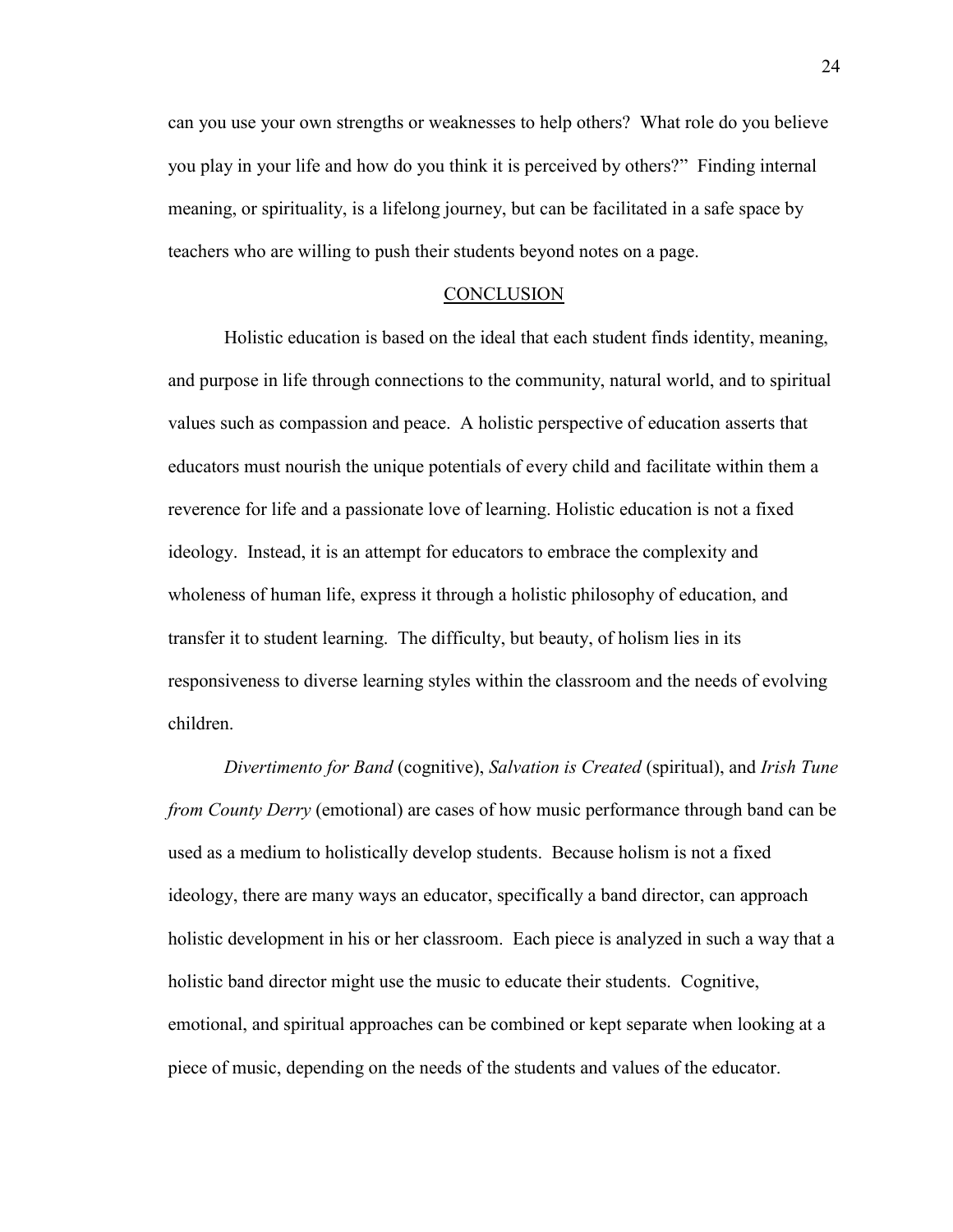Little has been researched in the U.S. about holism and music education. However, in a world where standardized testing is becoming the primary teaching tool in many classrooms, educators must look to ways to teach past multiple choice tests. Holistic education through music offers a better way of evaluating student grow musically and extramusically and provides a needed supplement to current practice. Through deliberate musical selection, program expectations, and well planned curriculum, band directors can develop student cognitively, emotionally, and spiritually in the music classroom.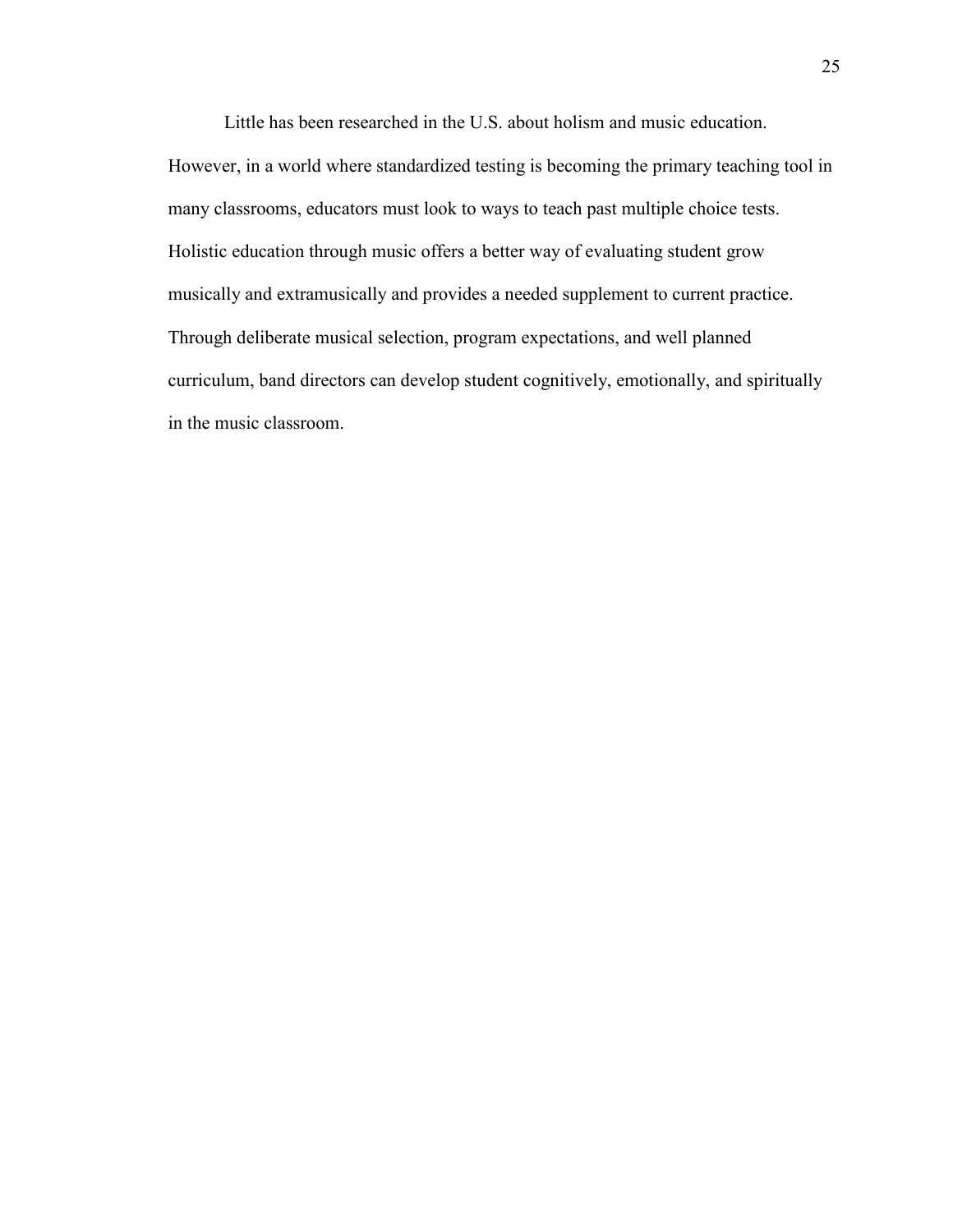#### WORKS CITED

- Battisti, Frank L., and Robert Joseph. Garofalo. *Guide to Score Study for the Wind Band Conductor*. Ft. Lauderdale, Florida: Meredith Music Publications, 1990. Print.
- Bird, John. *Percy Grainger.* Oxford ; New York : Oxford University Press, 1999.
- Dewey, John. *Dewey on Education*. New York: Bureau of Publications, Teachers College, Columbia U, 1959. Print.
- Elliott, David J. *Music Matters: A New Philosophy of Music Education*. New York: Oxford UP, 1995. Print.
- Intrator, Sam M. *Stories of the Courage to Teach: Honoring the Teacher's Heart*. San Francisco: Jossey-Bass, 2002. Print.
- Miller, John P. *Transcendental Learning: The Educational Legacy of Alcott, Emerson, Fuller, Peabody and Thoreau*. Charlotte, NC: Information Age Pub., 2011. Print.
- Miller, Ron. "A Brief Introduction to Holistic Education." *Infed.org*. Infed, 08 May 2013. Web. 08 Apr. 2015. <http://infed.org/mobi/a-brief-introduction-to-holisticeducation/>.
- Miller, Ron (1997). *What Are Schools For? Holistic Education in American Culture, 3rd Edition*. Brandon, VT: Holistic Education Press.
- Palmer, Parker J. *To Know as We Are Known: Education as a Spiritual Journey*. San Francisco: Harper San Francisco, 1993. Print.
- Pratt, Michael. *Percy Grainger: Irish Tune from County Derry*. "Pratt Music." The Music of Michael Pratt. 2013. Web. 09 November 2015. <http://www.prattmusic.com/brass/Irish%20Tune%20Preview.pdf>.
- Reimer, Bennett. *A Philosophy of Music Education: Advancing the Vison*. 3rd ed. Englewood Cliffs, NJ: Prentice-Hall, 1970. Print.
- Schubert, William Henry. *Love, Justice and Education: John Dewey and the Utopians*. Charlotte, NC: IAP - Information Age Pub., 2009. Print.
- Seymour, Mike. *Educating for Humanity: Rethinking the Purposes of Education*. Boulder, CO: Paradigm, 2004. Print.
- Shetland, Robert A., Jr. "Divertimento for Band, Opus 42 by Vincent Persichetti: An Analysis of Musical Energies and Interpretive Strategies for the Conductor."